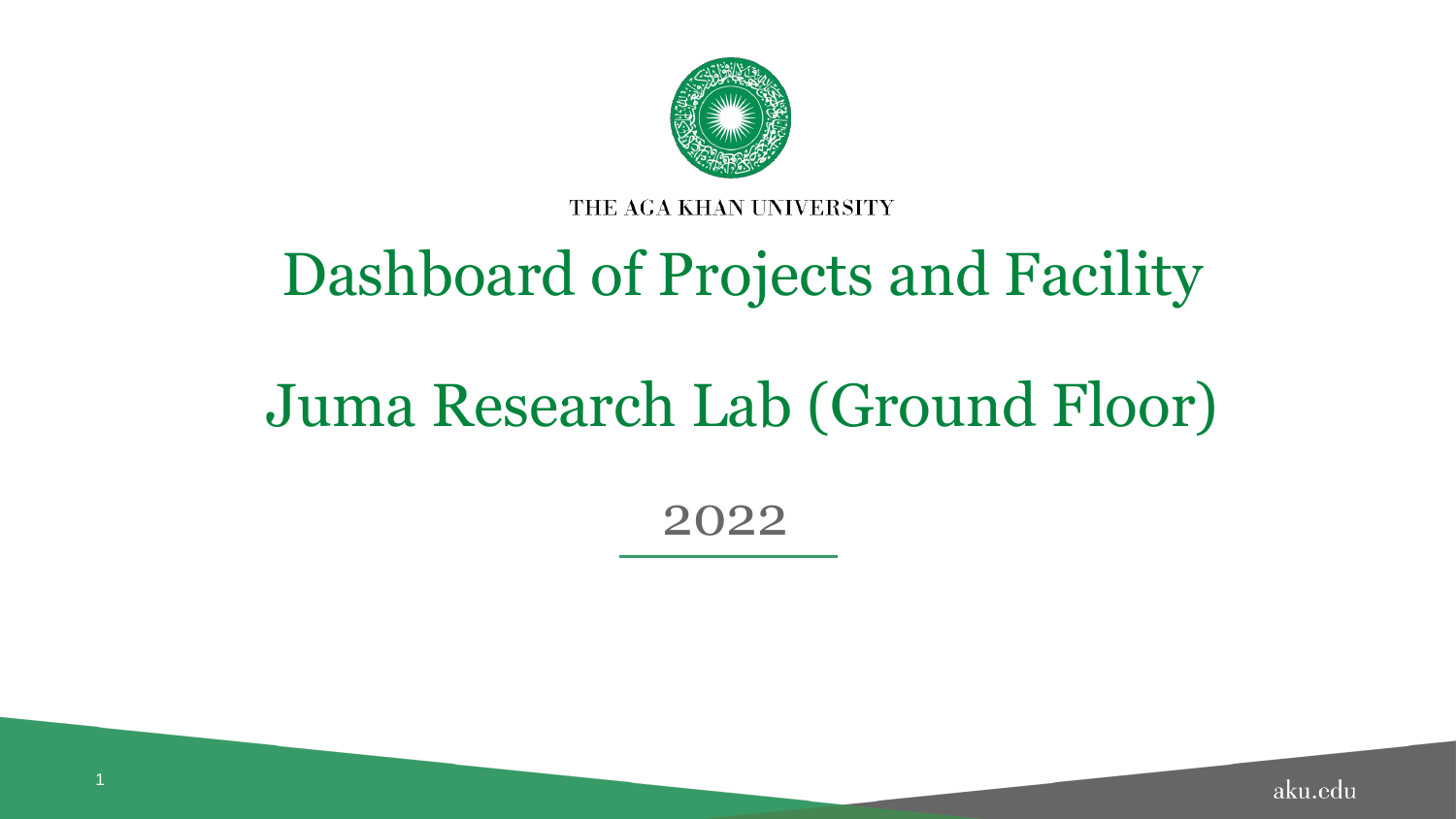### **Facility Lay out: Juma Research Lab, Ground Floor**



\*\* Due for renovation \*Autoclave, ULT Freezers, Liquid Nitrogen Tanks, Water Purification Systems, Thermal Cyclers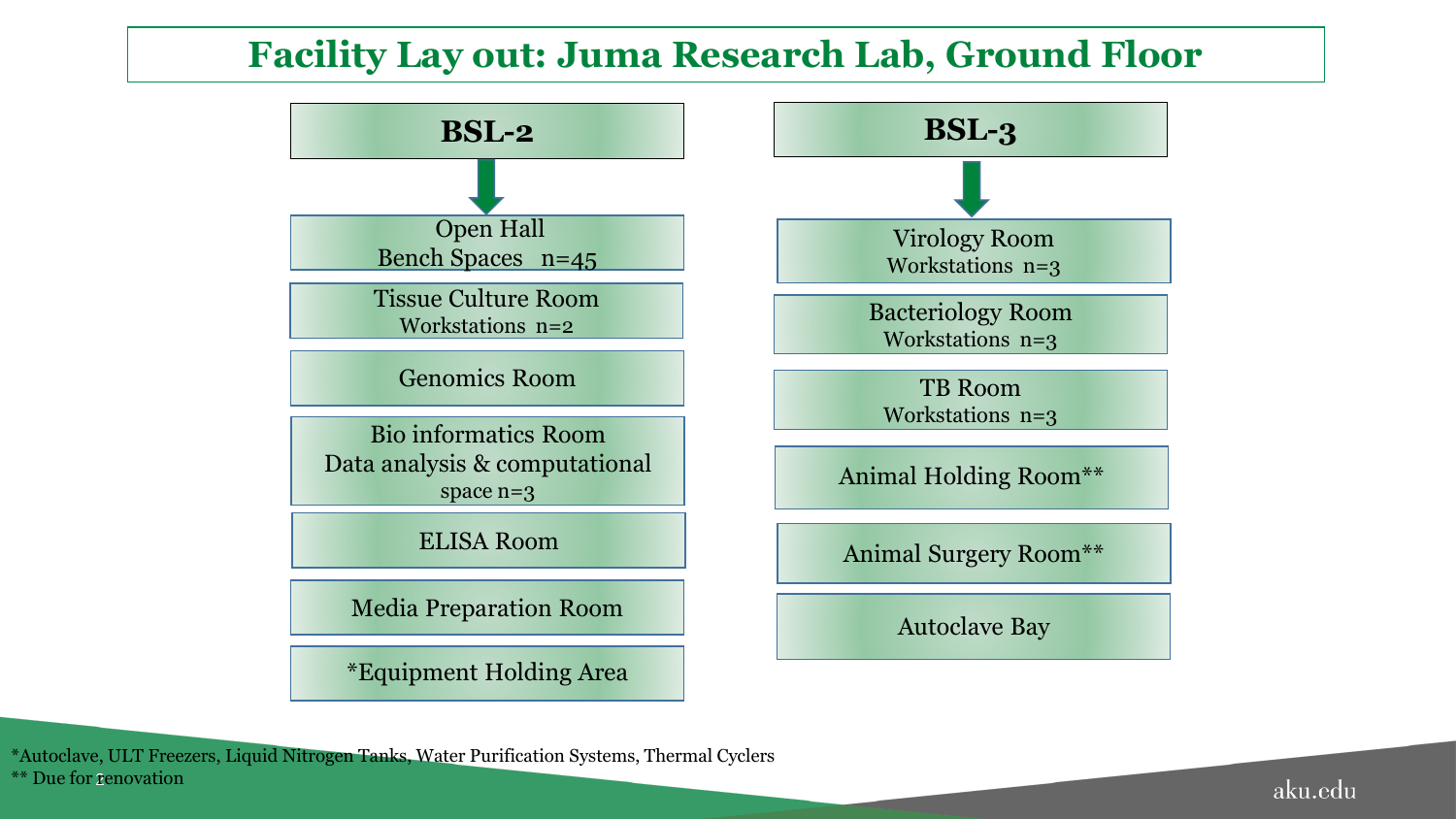### **Bench space occupancy - BSL-2-JRL 2022**

| Department                                                              | <b>Benches</b> | Projects       |
|-------------------------------------------------------------------------|----------------|----------------|
| Paediatrics                                                             | 19             | 14             |
| <b>Community Health Sciences</b>                                        | $\overline{4}$ | 3              |
| Surgery                                                                 | $\overline{4}$ | 5              |
| Pathology and Laboratory Medicine                                       | $\overline{2}$ | 3              |
| Pathology and Laboratory Medicine<br>+ Biological & Biomedical Sciences | $\overline{2}$ | $\overline{2}$ |
| <b>Biological and Biomedical Sciences</b>                               | $\overline{2}$ | $\overline{2}$ |
| Available / Reserved                                                    | 7              |                |
| Core Equipment & Staff + Genomics                                       | 5              |                |
| Total                                                                   | 45             | 29             |

Cost recovery from funded benches = 70%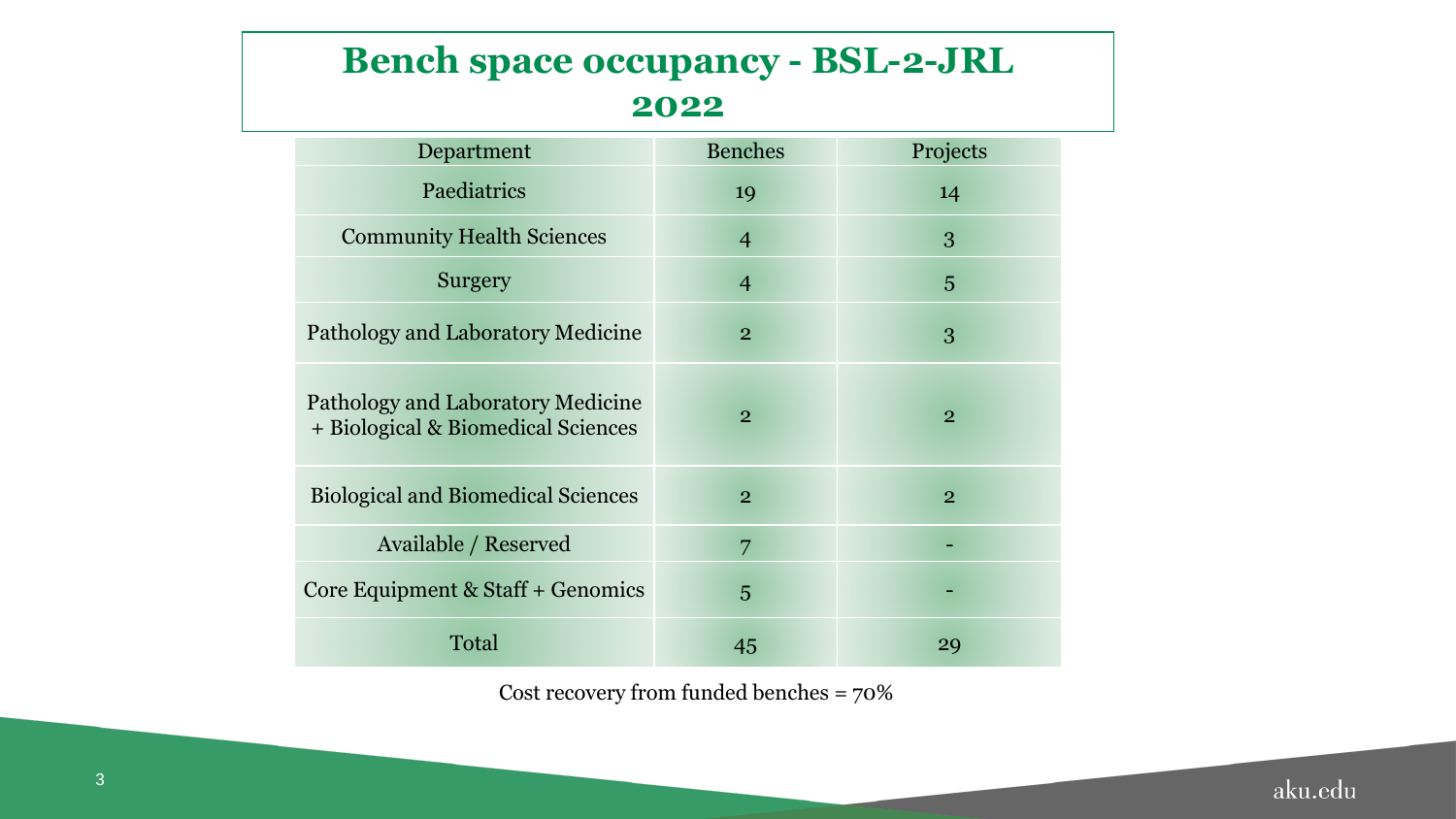

Jan, 2021 – Oct, 2022

COVID-19 prevalence during pregnancy and pregnancy outcomes in 8 low and middleincome sites: A Global Network Study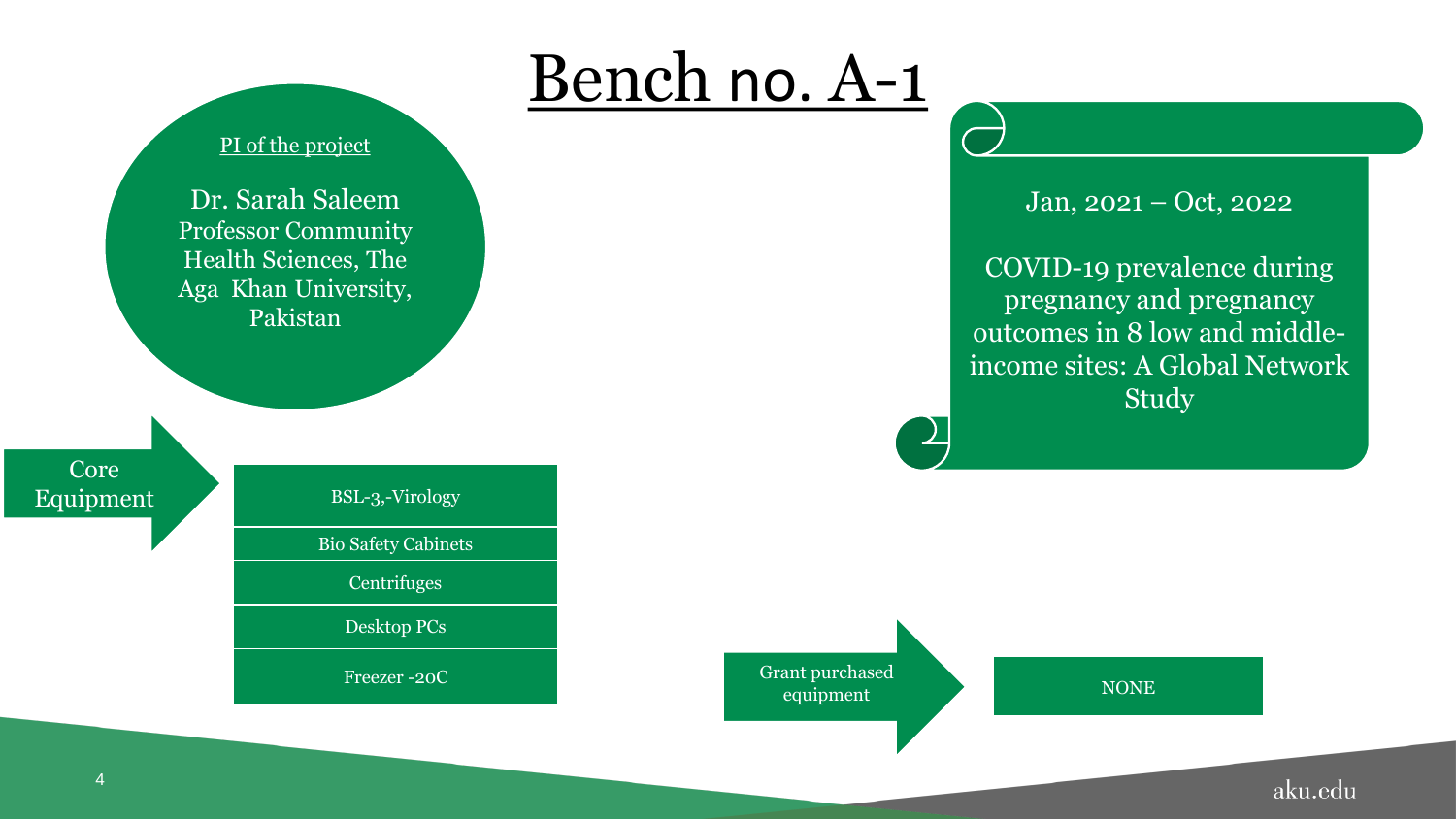

Aug, 2020 - Sep, 2022

Prevention of maternal and neonatal death/infections with a single oral dose of azithromycin in women in labor (in low- and middle-income countries): a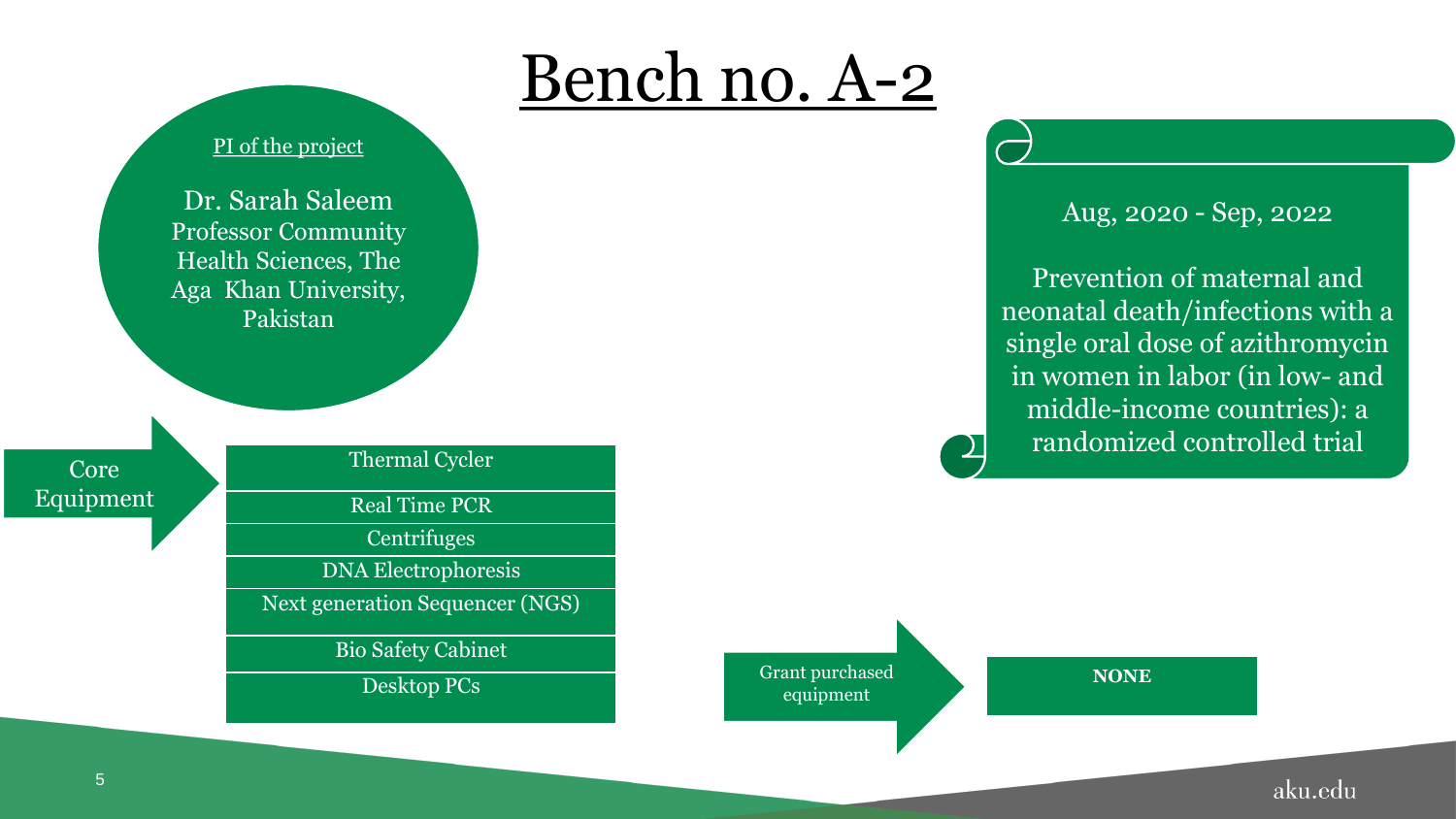PI of the project Dr. Farah Qamar Associate Professor Paediatrics & Child Health, The Aga Khan

University, Pakistan

#### Core Equipment

Refrigerated –Non refrigerated **Centrifuges** Water Bath Vortex Under counter & Walk- In Fridge pH meter Thermal Cyclers Real Time PCRs Desktop PCs

Aug, 2016 – March, 2022

Surveillance for Enteric Fever in Asia (SEAP) Phase II

Grant purchased equipment

NONE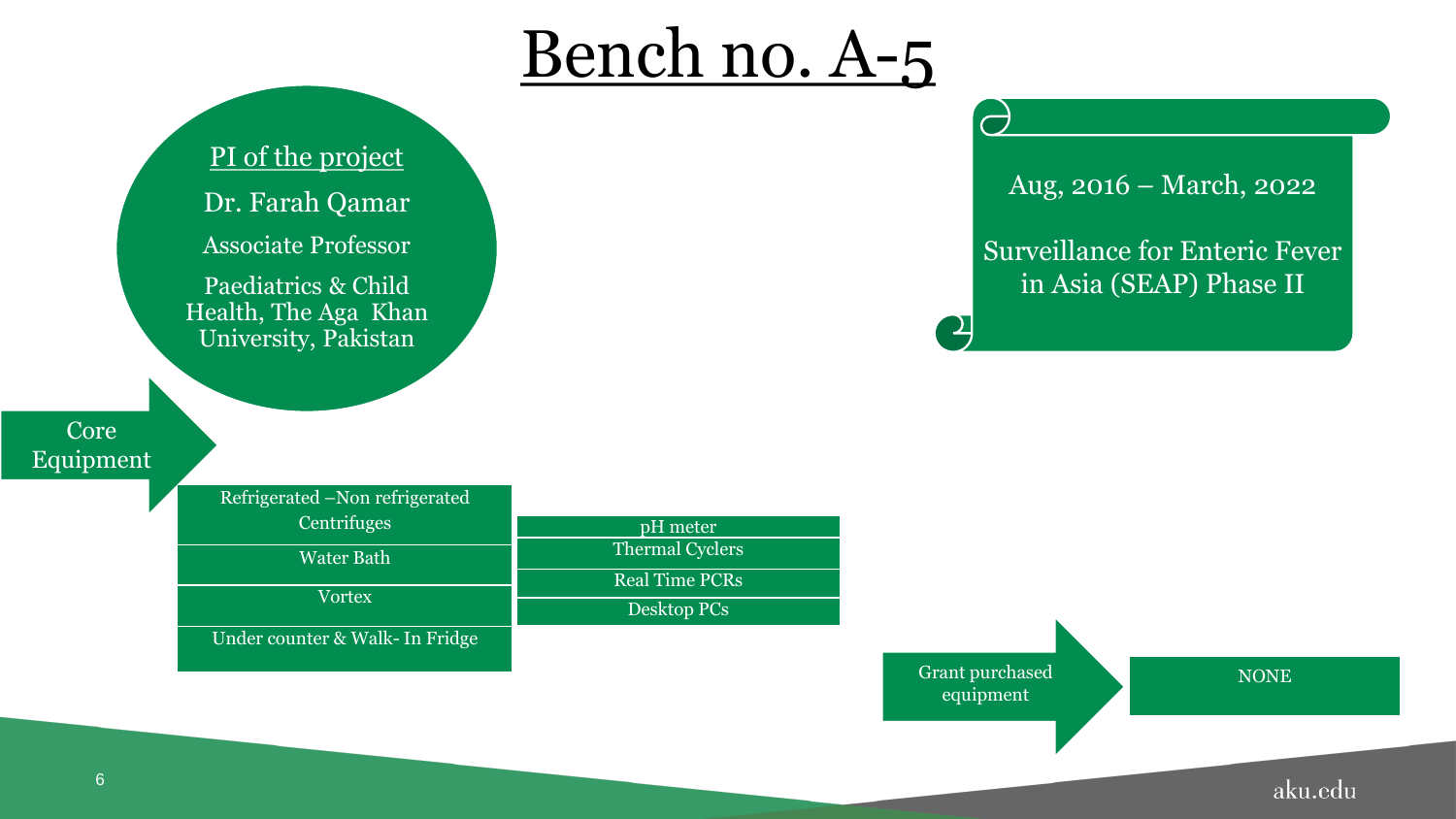### PI of the Project

Dr. Fyezah Jehan Associate Professor Paediatrics & Child Health, The Aga Khan University, Pakistan

Core Equipment

BSL-3- Bacteriology/Biosafety Cabinet Refrigerated Centrifuge Under counter & Walk- In Fridge Ultra Low Temp. Freezers Vortex Water Bath Thermal Cycler Desktop PC

April, 2021– Aug, 2023

MOMI Bio repository Platform: AMANHI Pakistan

Grant purchased equipment

#### Tapestation

Magpix Lumines

Bioplex system 200

Extractor magNApure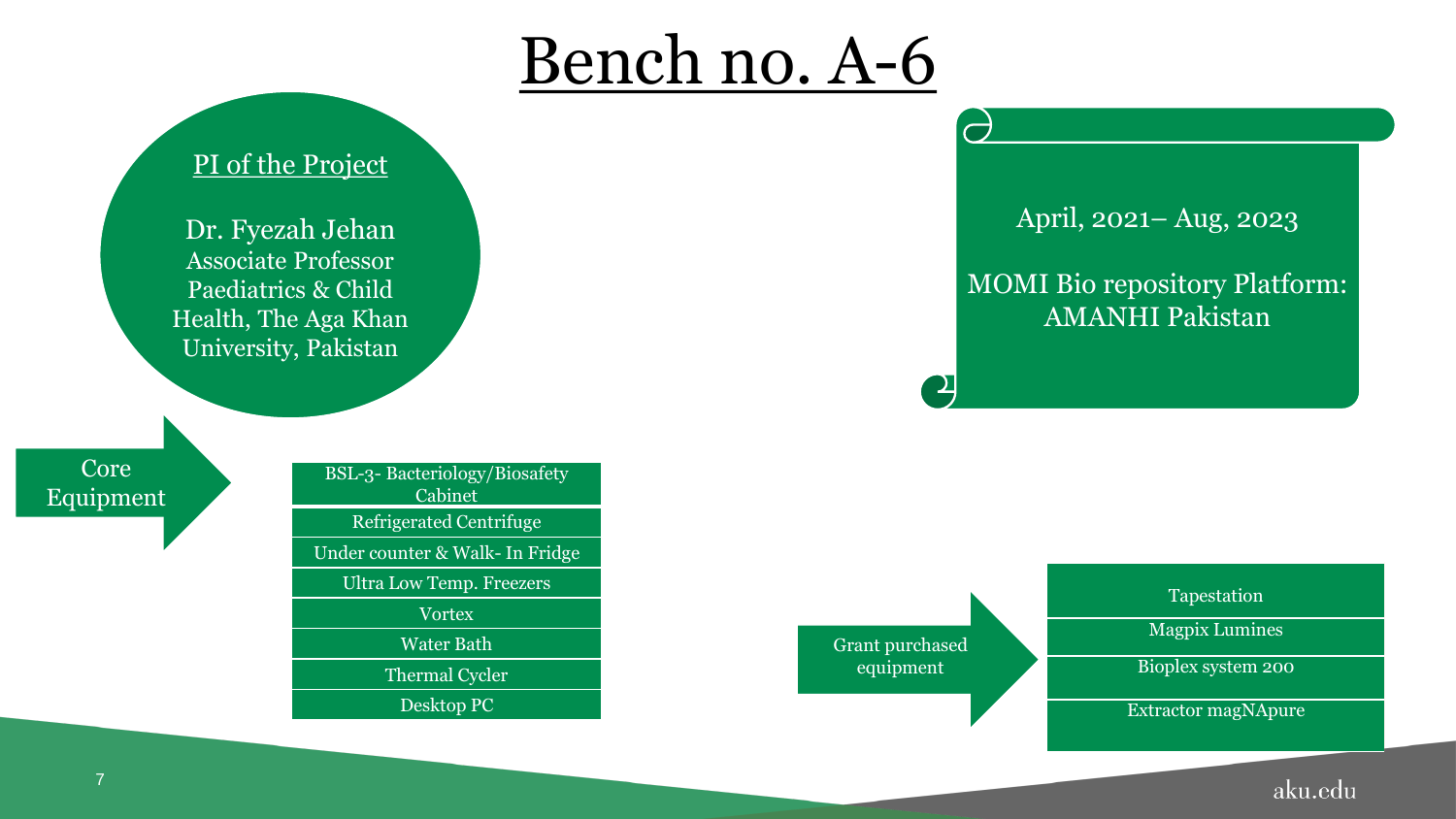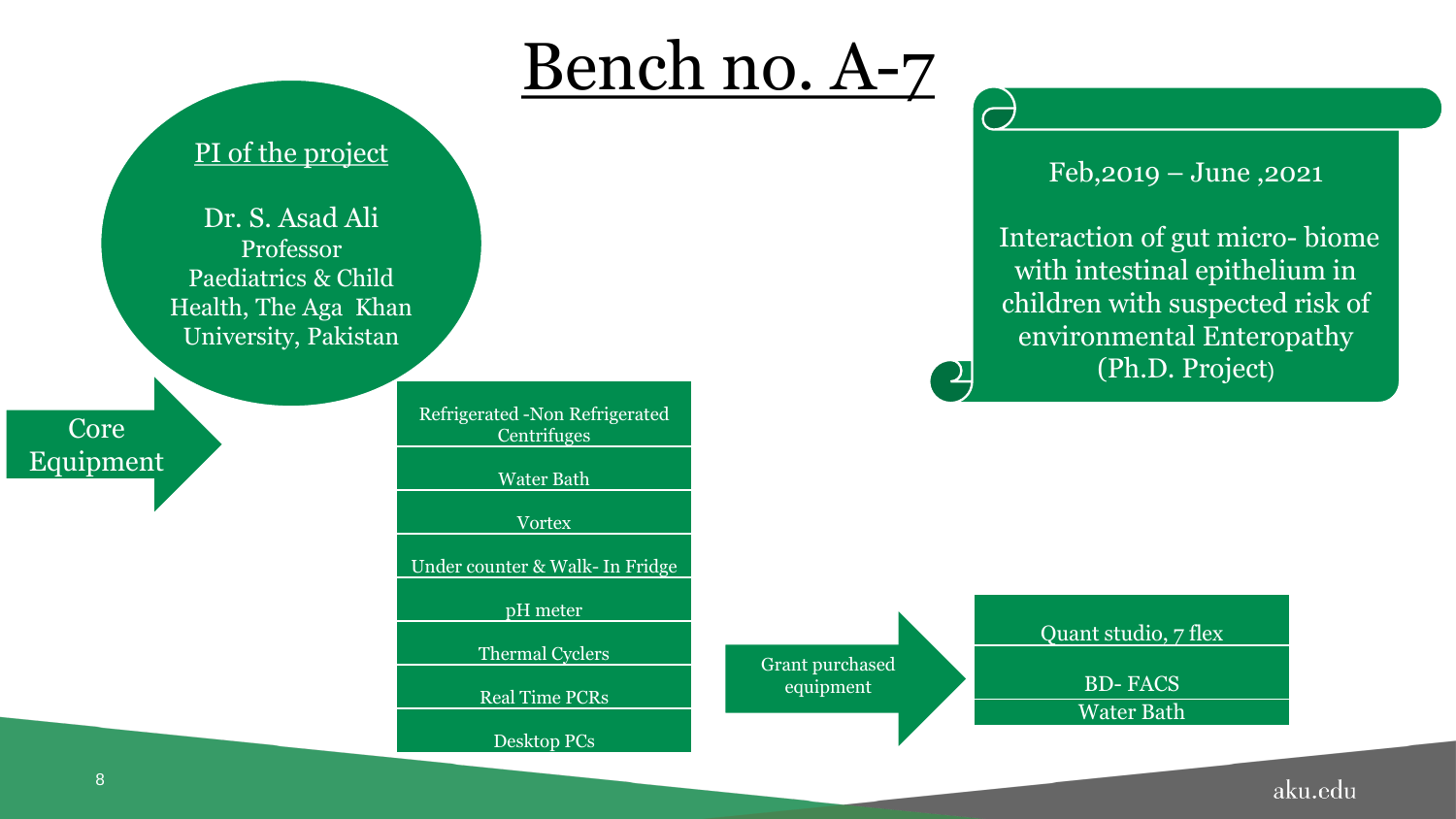

### PI of the project

Dr. S. Asad Ali Professor Paediatrics & Child Health, The Aga Khan University, Pakistan

Core Equipment



Grant purchased equipment

Aug, 2018 -Dec, 2022

Impact Assessment of Rotavirus Vaccine Introduction in Pakistan's Routine Immunization Program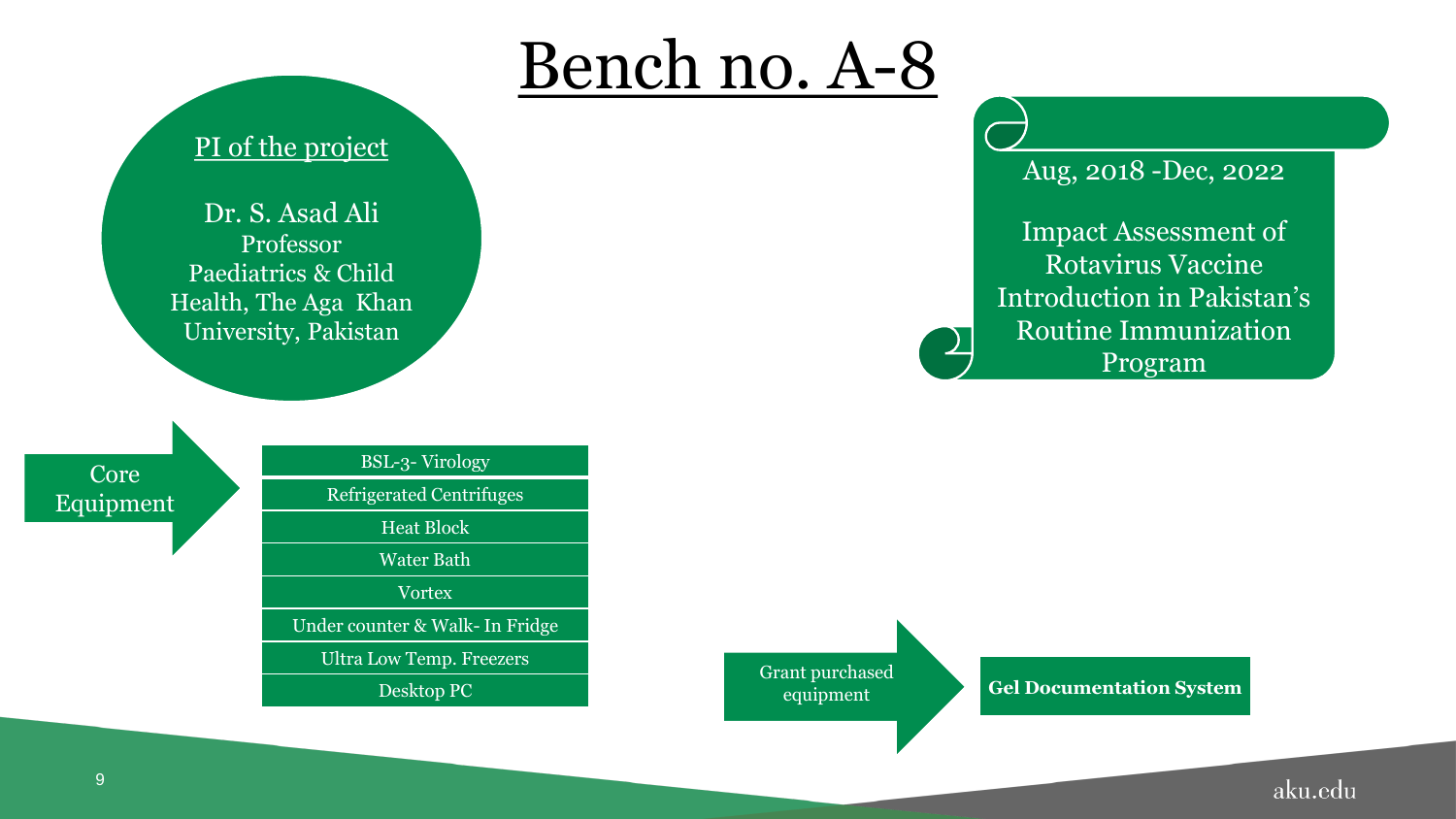PI of the project Dr. Tashfeen Ahmad Assistant Professor Department of Surgery, The Aga Khan University, Pakistan

March, 2019 - June, 2022 Stem cells from human dental pulp for tissue engineering of tooth defects: an in vitro model

|                   | <b>Tissue Culture Room</b>       | Carbon dioxide Incubator       |                                     |             |
|-------------------|----------------------------------|--------------------------------|-------------------------------------|-------------|
|                   | <b>Biosafety Cabinets</b>        | <b>Inverted Microscope</b>     |                                     |             |
| Core<br>Equipment | Refrigerated and Non Centrifuges | <b>Fluorescence Microscope</b> |                                     |             |
|                   |                                  | Liquid Nitrogen Tank           |                                     |             |
|                   | <b>Water Bath</b>                | Desktop PC                     |                                     |             |
|                   | <b>Vortex</b>                    | Ultra Low Temp. Freezers       |                                     |             |
|                   |                                  |                                | <b>Grant purchased</b><br>equipment | <b>NONE</b> |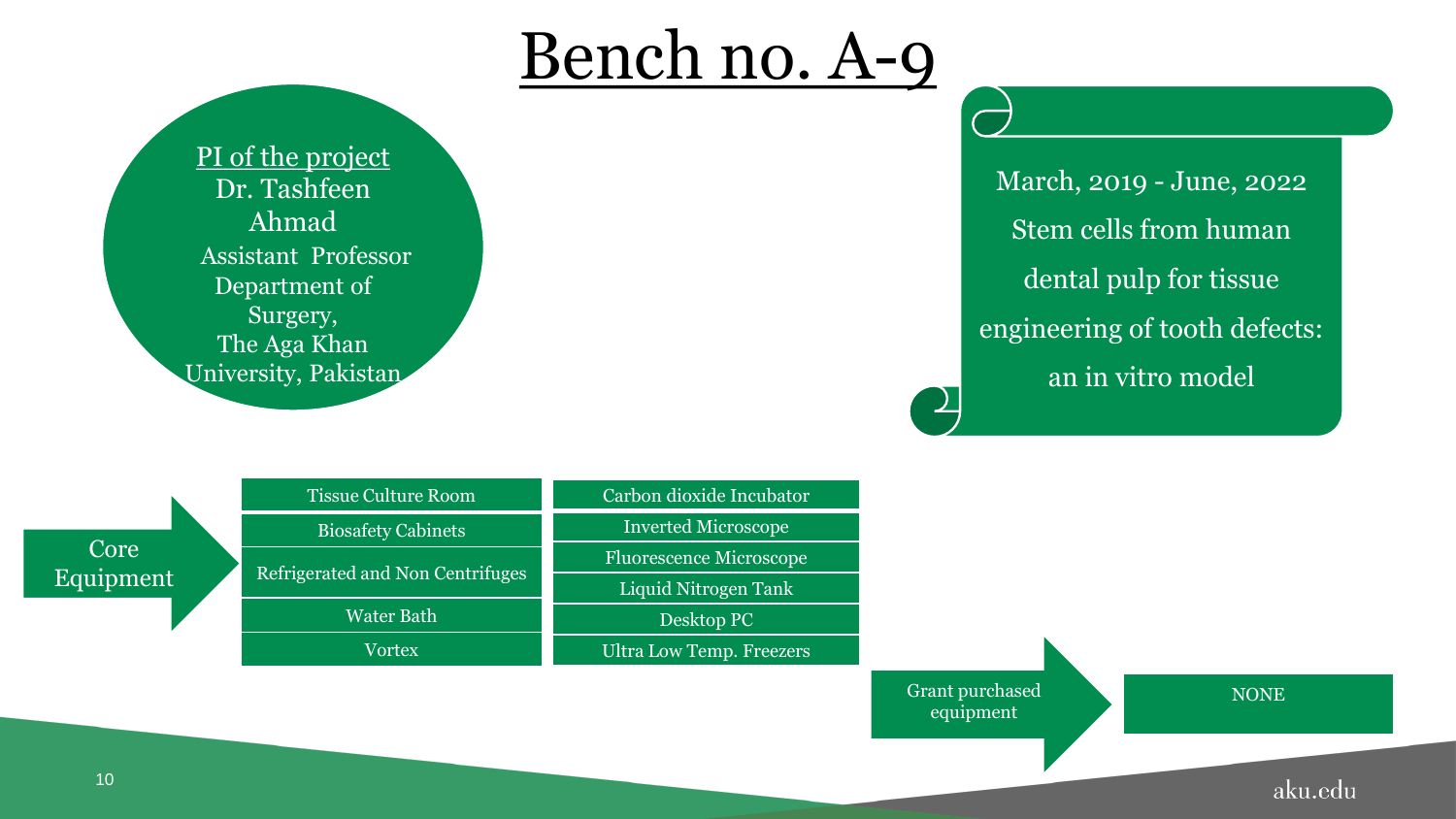### <u>Bench no. A- 11 & B-4</u>



Feb, 2021 *–* Dec, 2022 A prospective cohort study investigating maternal, pregnancy and neonatal outcomes for women and neonates infected with

SARSCoV-2 in Pakistan

Grant purchased equipment

**ELISA reader and Washer**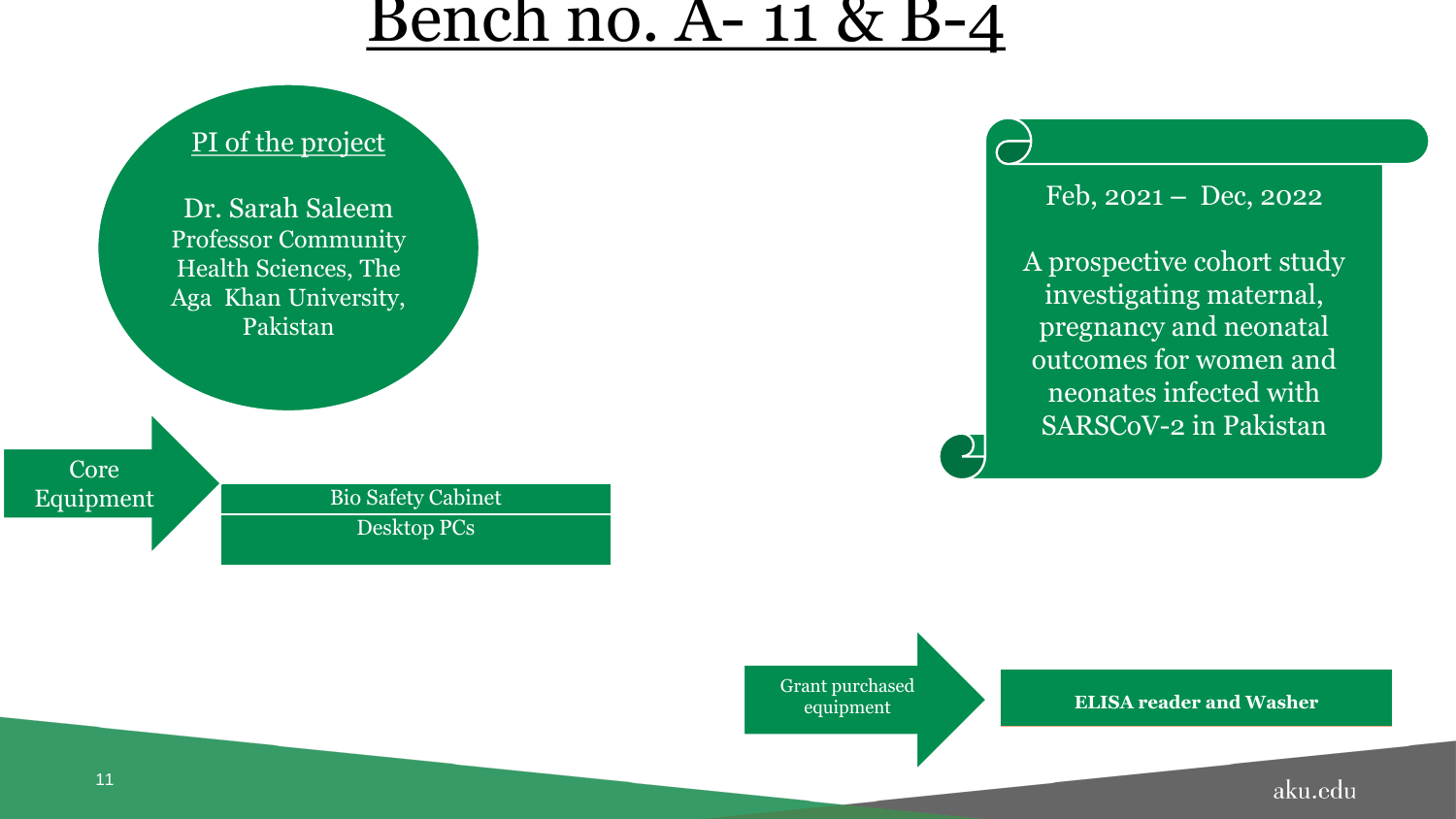

### PI of the project

Dr. Ather Enam Professor Department of Surgery, The Aga Khan University, Pakistan May, 2020 – May, 2022

Identifying gene mutations in low and high grade gliomas's patients of tertiary care hospital.

Core Equipment

**PCR** Refrigerated & Non Refrigerated **Centrifuges** Water Bath **Vortex** Under counter & Walk- In Fridge Microtome IHC bench Microscope Fume Hood Desktop PC Ultra Low Temp. Freezers

> Grant purchased equipment

**Semi Automated Microtome**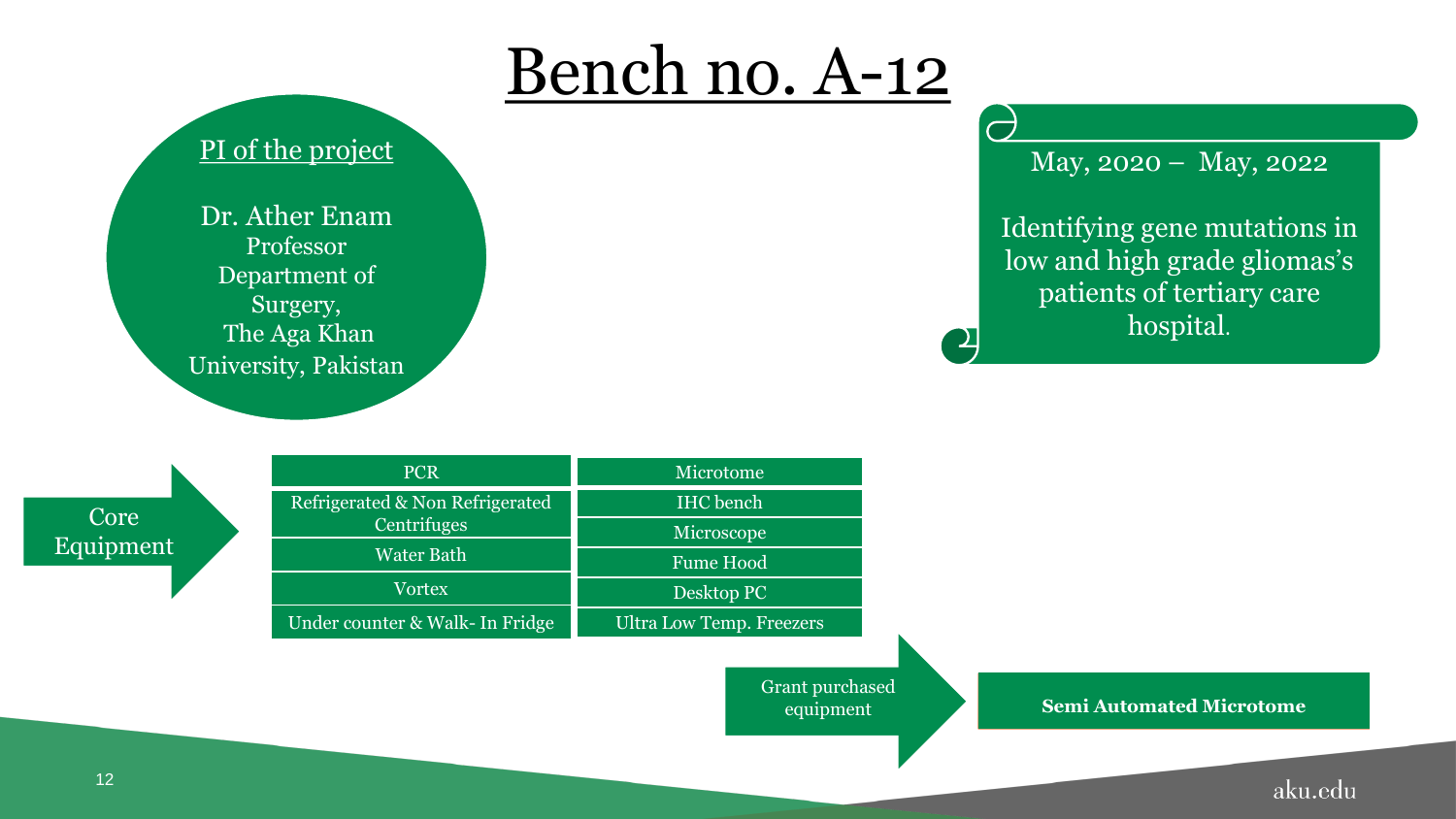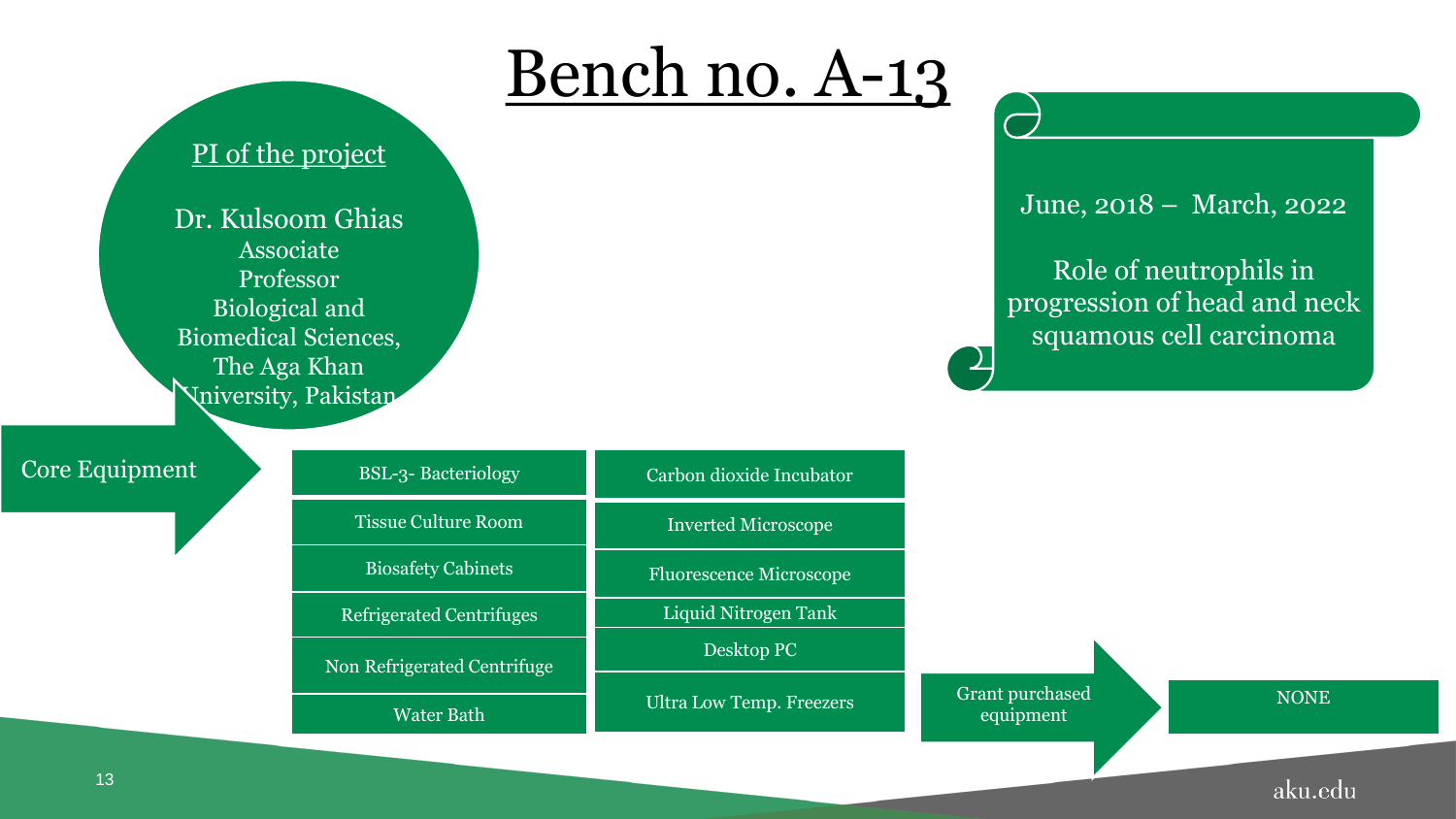### PI of the project

Dr. Najeeha Iqbal Associate Professor Paediatrics & Child Health, The Aga Khan University, Pakistan

Core Equipment BSL-3,Virology /Biosafety Cabinets Refrigerated Centrifuges Non Refrigerated Centrifuge Water Bath Vortex Under counter & Walk- In Fridge ULT -80C Real Time PCRs Desktop PCs

Nov, 2021 – November, 2023

The University of Washington Arboviral Research Center – Supplementary Study



**NONE**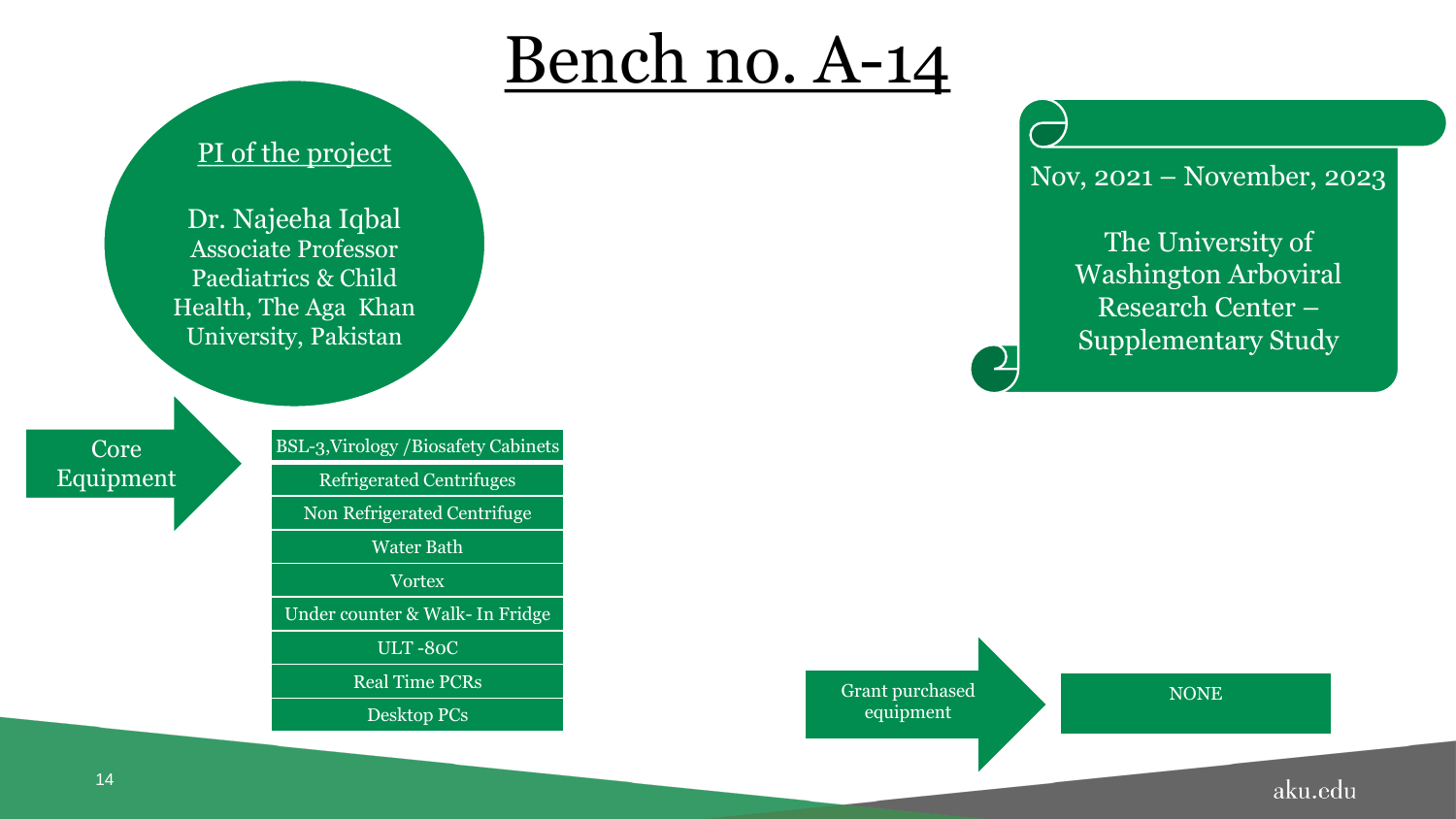### PI of the project

Dr. Najeeha Iqbal Associate Professor Paediatrics & Child Health, The Aga Khan University, Pakistan

Core Equipment BSL-3,Virology /Biosafety Cabinets Refrigerated Centrifuges Non Refrigerated Centrifuge Water Bath Vortex Under counter & Walk- In Fridge ULT -80C Real Time PCRs Desktop PCs

Feb, 2021 – April, 2025 The University of Washington Arboviral Research Center .

Grant purchased equipment NONE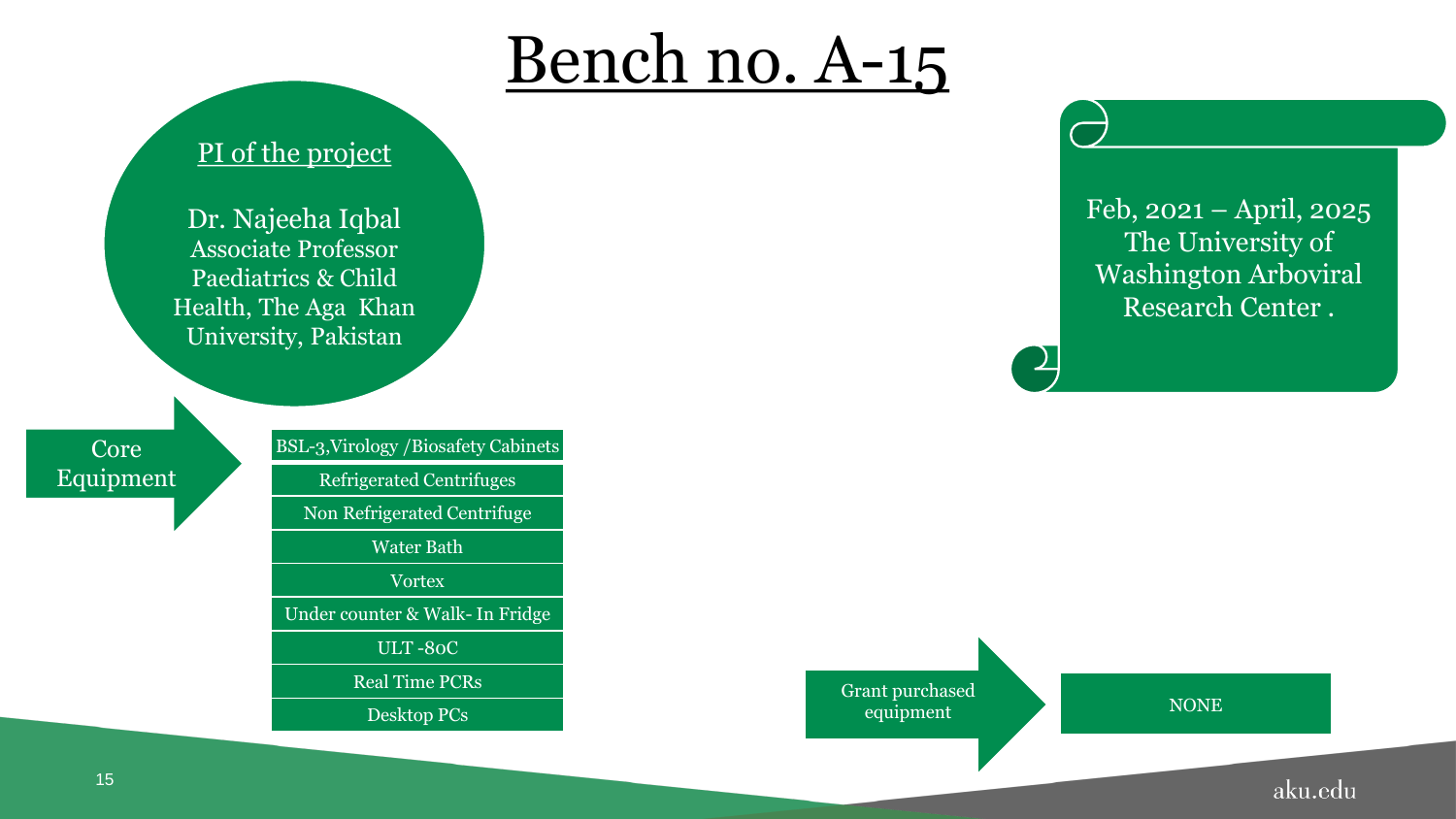### PI of the project

Dr. Najeeha Iqbal Associate Professor Paediatrics & Child Health, The Aga Khan University, Pakistan

#### Core Equipment

BSL-3 Refrigerated, Non Refrigerated **Centrifuge** Water Bath **Vortex** Under counter & Walk- In Fridge pH meter Thermal Cyclers Desktop PCs BSL-3 Bacteriology

Oct, 2020– Oct, 2021\*

Immune parameter analyses in COVID-19 patients with mild, moderate and severe disease

Feb, 2021 – April, 2025 The University of Washington Arboviral Research Center

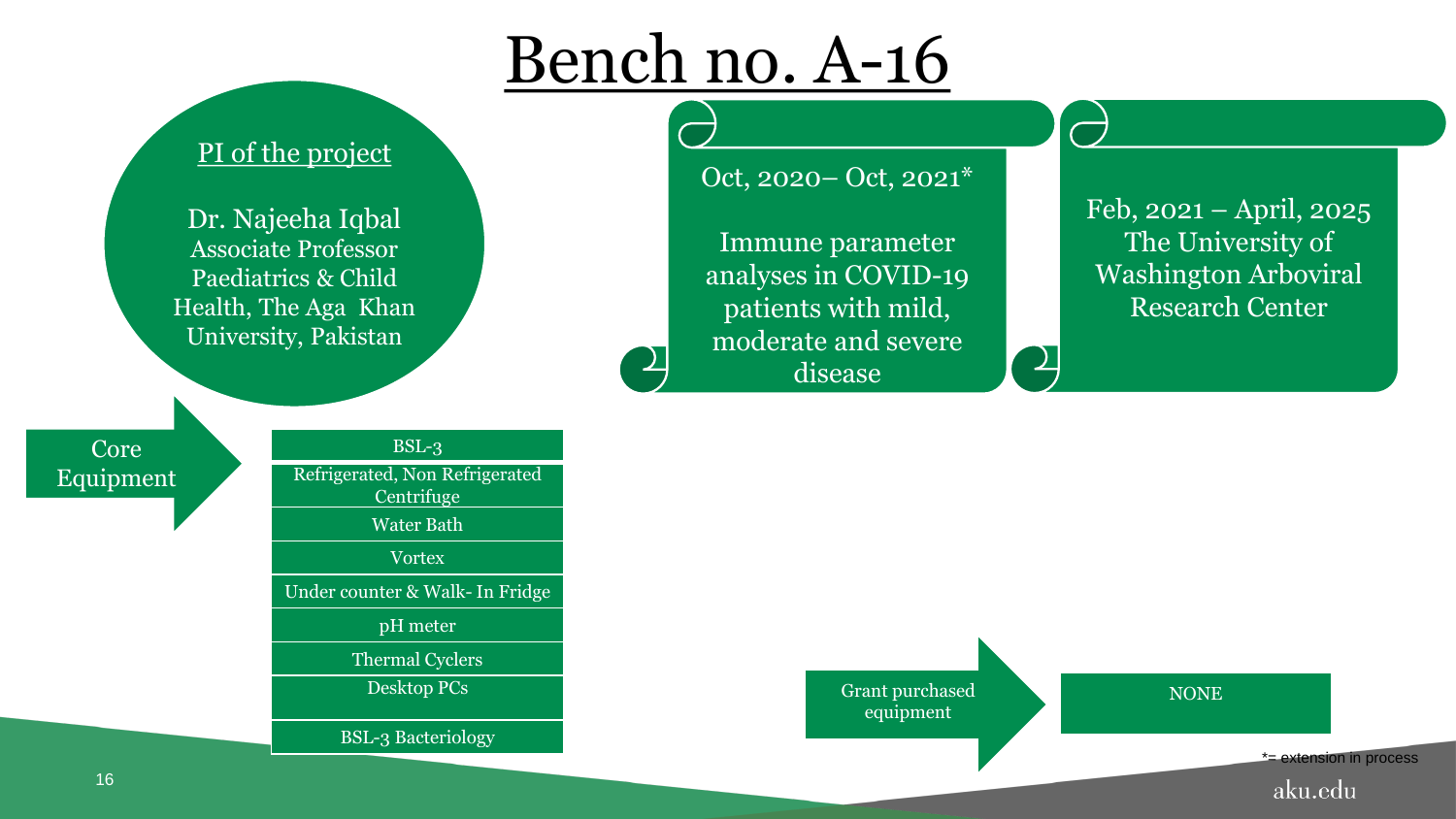# Bench no. A-17 & A18

### PI of the project

Dr. Farah Qamar Associate Professor Paediatrics & Child Health, The Aga Khan University, Pakistan

Core

Equipment BSL-3-Bacteriology/Biosafety Cabinet Refrigerated Centrifuges Non Refrigerated Centrifuge Water Bath **Vortex** Under counter & Walk- In Fridge pH meter Thermal Cyclers Real Time PCRs

Desktop PCs

April, 2021- June, 2024

Surveillance for enteric pathogens in sewage in Karachi (Karachi Enteric Pathogens surveillance: KEPS)

Grant purchased equipment

Refrigerated Centrifuge

Shaking Incubator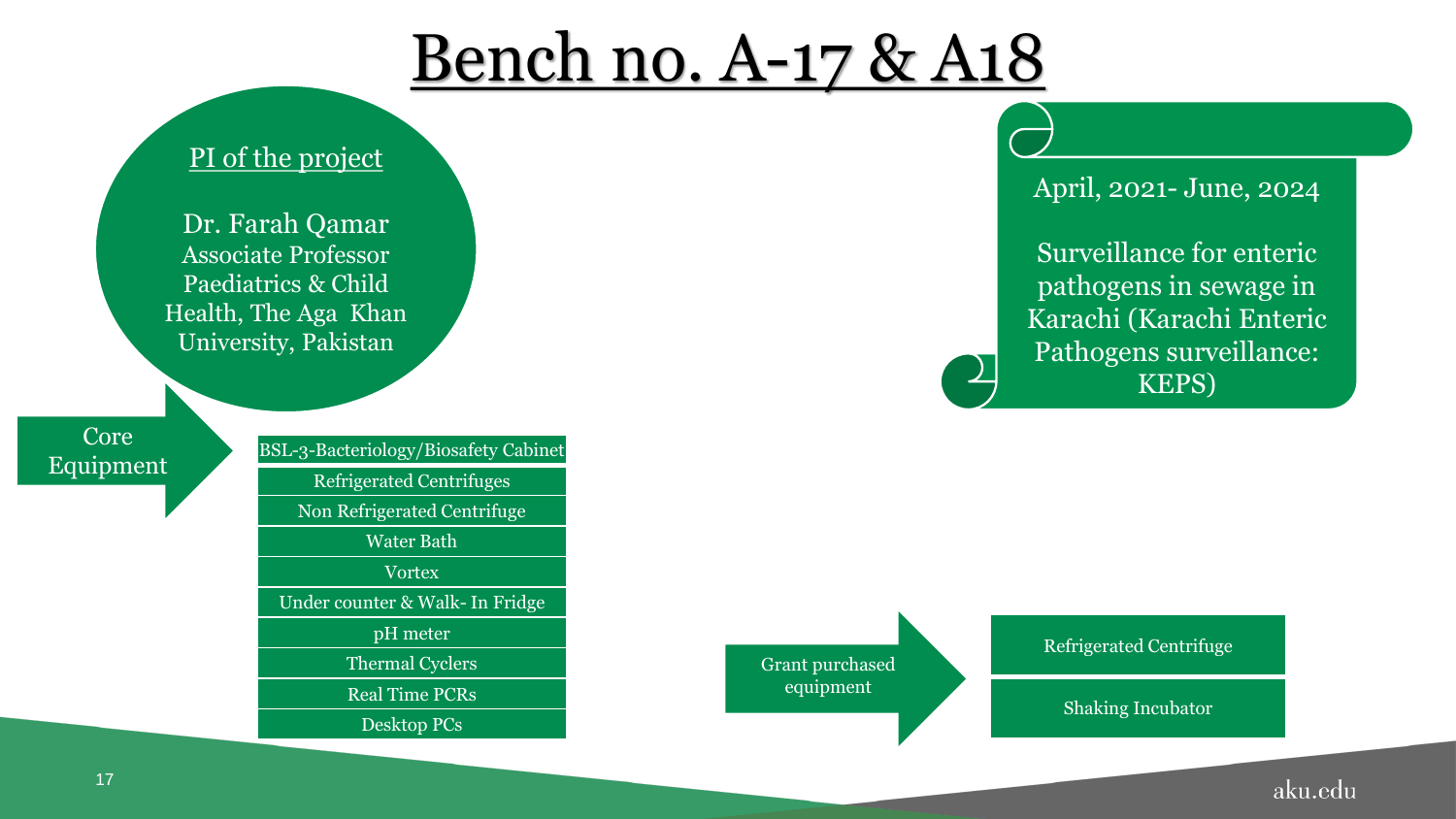# Bench no. A-19 & A25

### PI of the project

Dr. Farah Qamar Associate Professor Paediatrics & Child Health, The Aga Khan University, Pakistan

Core



Oct, 2019 – Oct, 2021\*

Sero-epidemiology and environmental surveillance (SEES) in SEAP sites

aku.edu



 $\perp$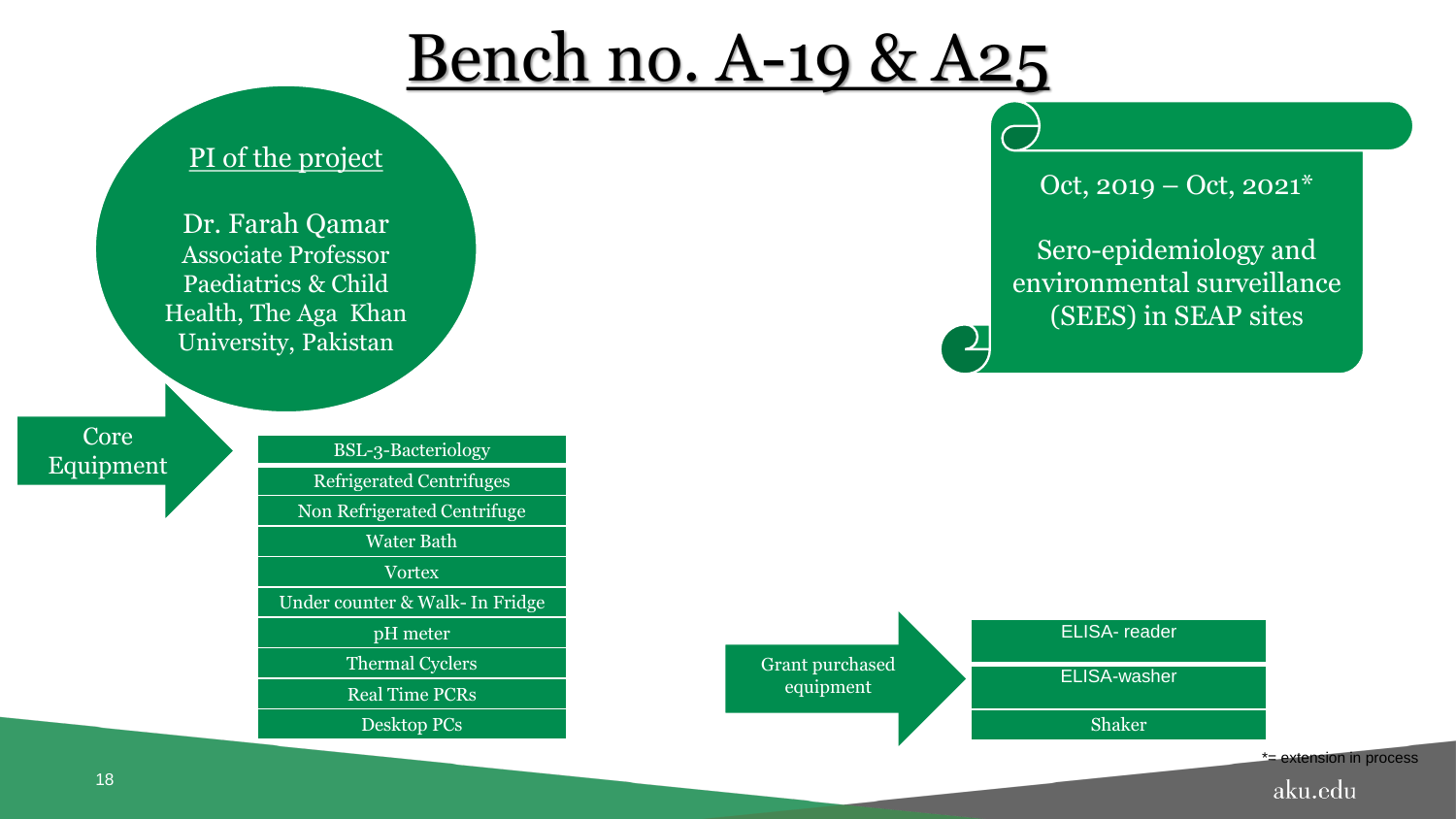### PI of the project

Dr. S. Hani Abidi Associate Professor Biological & Biomedical Sciences, The Aga Khan University, Pakistan

Core Equipment

| <b>BSL-3 Virology Room/ Biosafety</b><br>Cabinet |
|--------------------------------------------------|
| <b>Refrigerated Centrifuges</b>                  |
| <b>Ultra Low Temp. Freezers</b>                  |
| <b>Vortex</b>                                    |
| Microscope                                       |
| Carbon dioxide Incubator                         |

### Oct,2020- Dec, 2021\*

Essential tools for protective immunity to SARS-CoV-2: IgG identification and virus neutralization assays for COVID-19.Assessment of virus neutralization ability of serum from COVID-19 infected patients.

Grant purchased equipment

**NONE** 

\*= On hold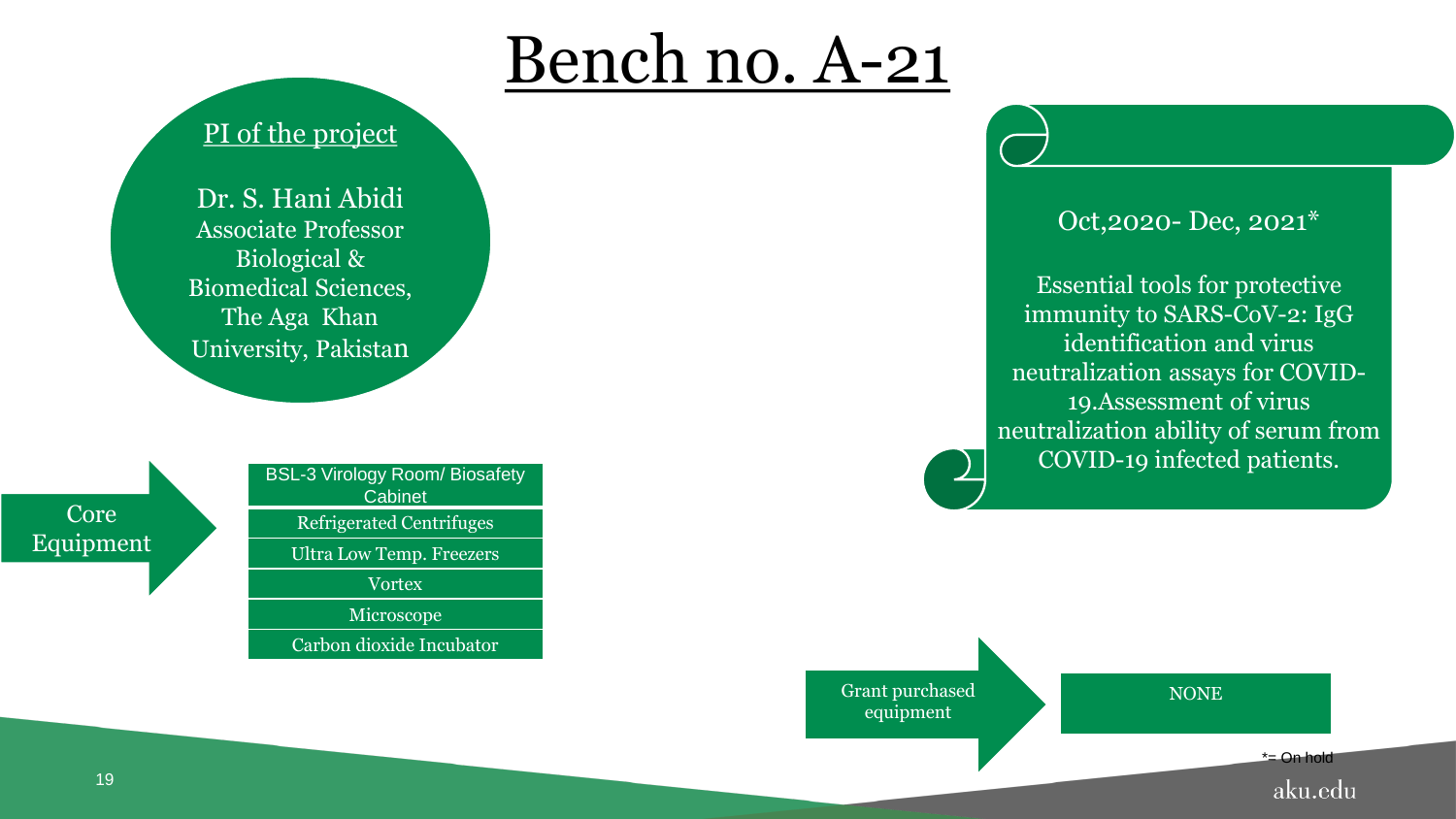$\frac{1}{\sqrt{2}}$ 

### PI of the project

Dr. Zahra Hasan Professor Pathology & Lab Medicine, The Aga Khan University, Pakistan

Core **Equipment** 

### BSL-3 Virology Room Refrigerated Centrifuge Under counter & Walk- In Fridge Ultra Low Temp. Freezers **Vortex** Water Bath Thermal Cycler Gel Documentation System Desktop PC MiSeq. NGS

Aug, 2020 – Feb, 2022

Phylo- and immunodynamics of SARS-CoV-2 infection in Pakistan: relating COVID 19 disease severity with viral diversity.

### April ,2021 – March, 2022

Identification of SARS-CoV-2 variant strains in Karachi, Sindh

Grant purchased equipment

**NONE** 

 $\bm{\mathsf{P}}$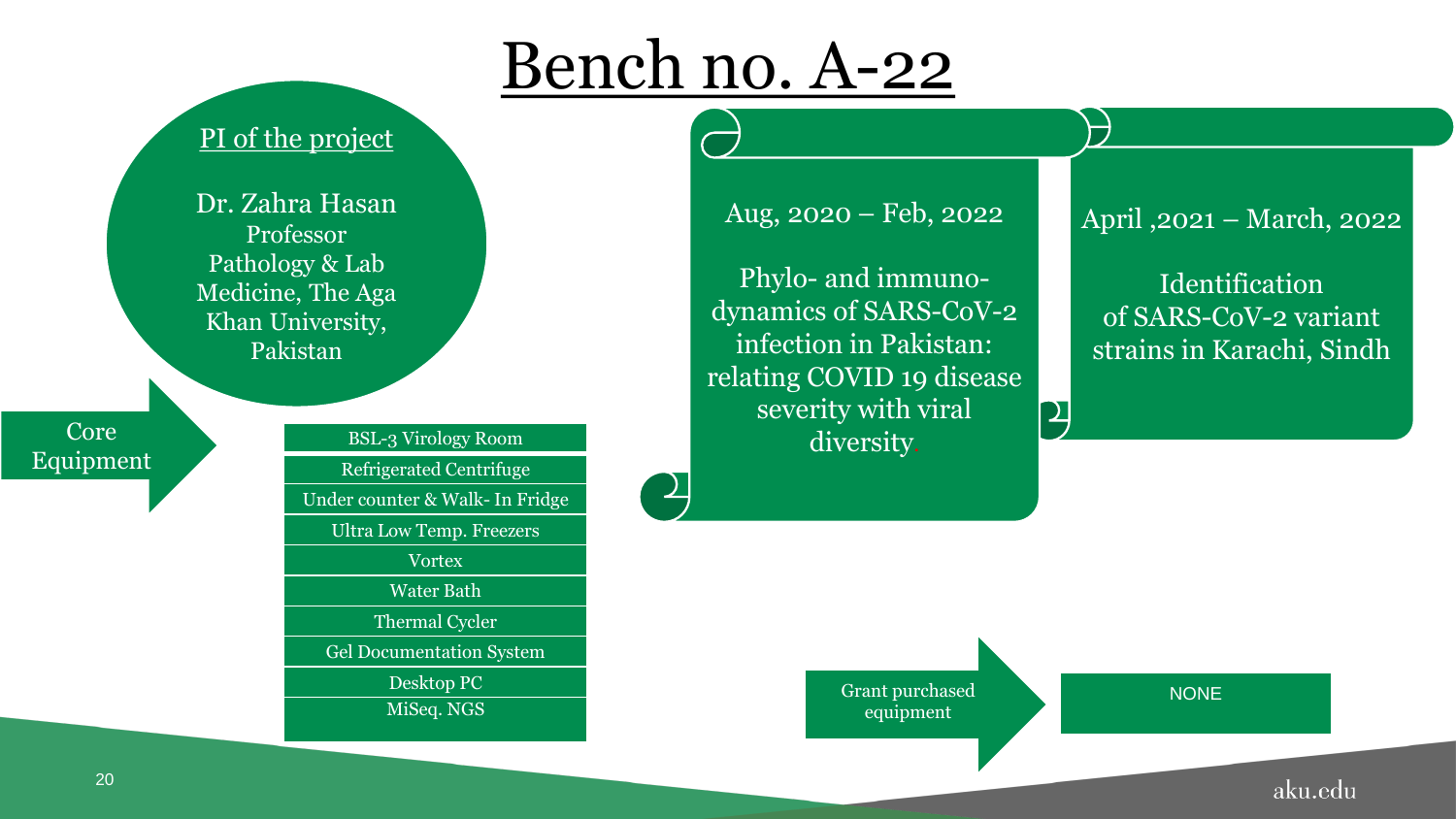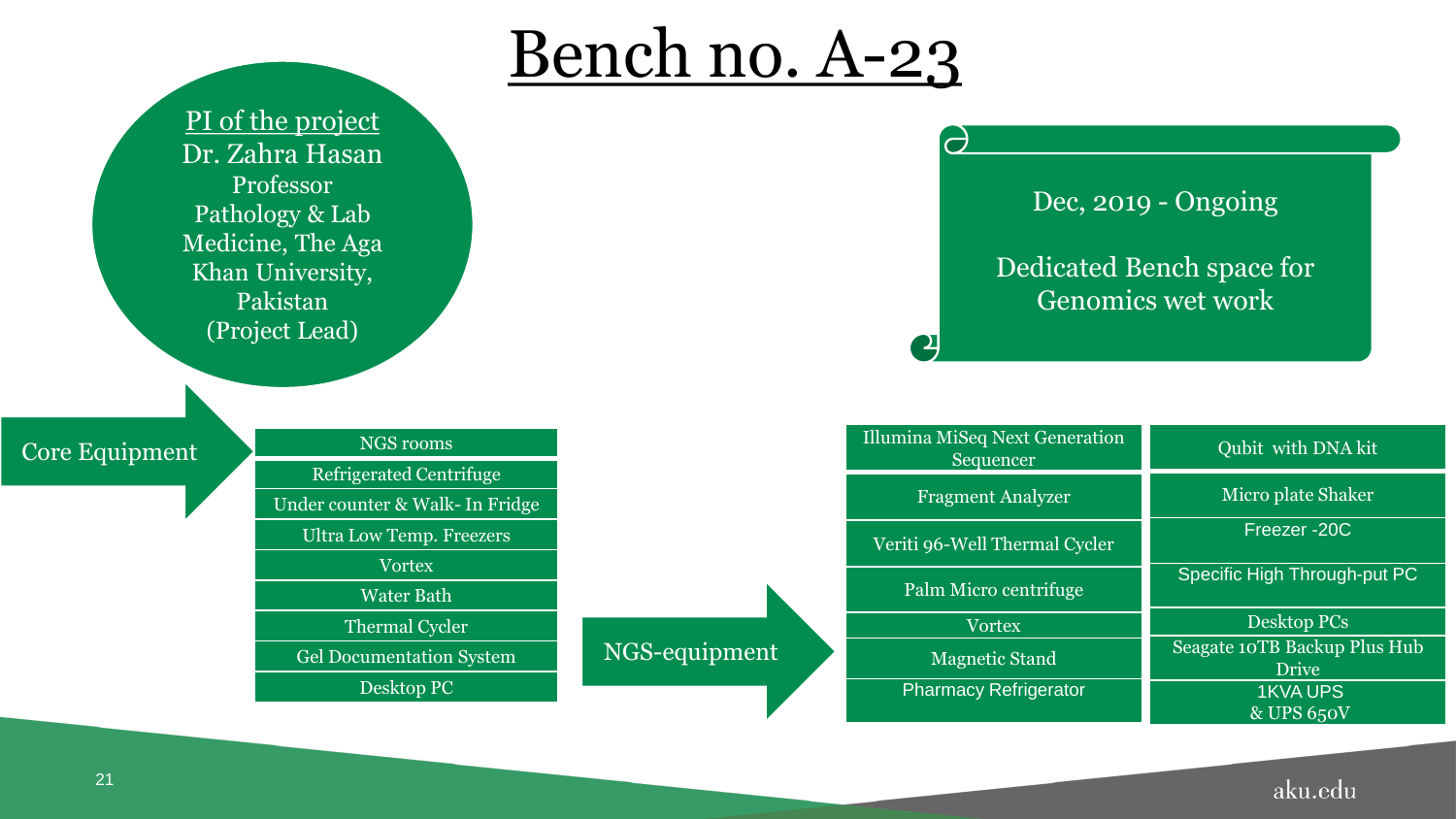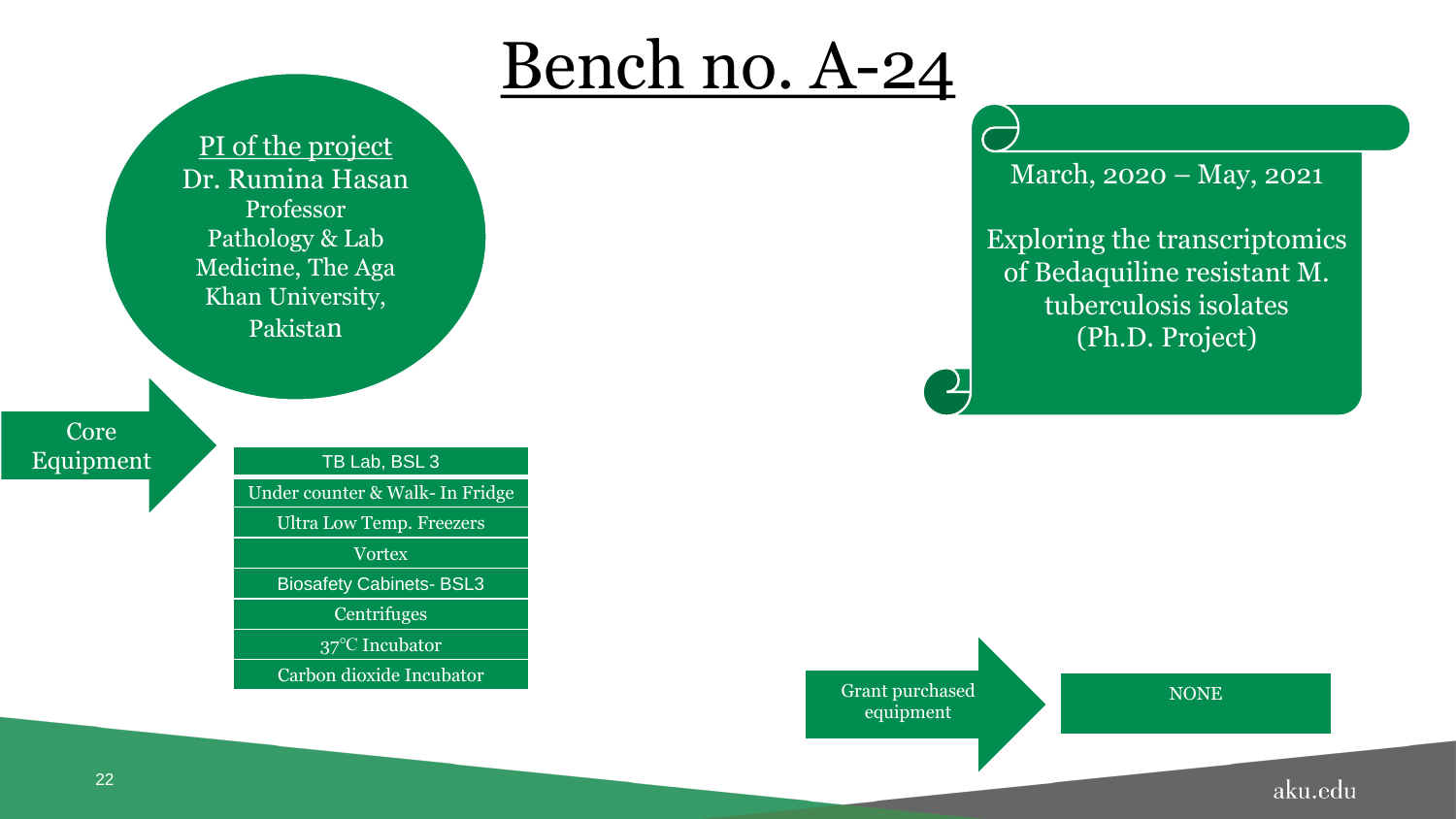PI of the project Dr. Farah Qamar Associate Professor Paediatrics & Child Health, The Aga Khan University, Pakistan Refrigerated Centrifuges Non Refrigerated Centrifuge Water Bath Vortex Under counter & Walk- In Fridge pH meter Thermal Cyclers Real Time PCRs Desktop PCs

July, 2019 – Mach, 2022

Frequency of typhoid carriers in patients undergoing cholecystectomy for gall bladder

Grant purchased equipment

**NONE** 

aku.edu

Core

Equipment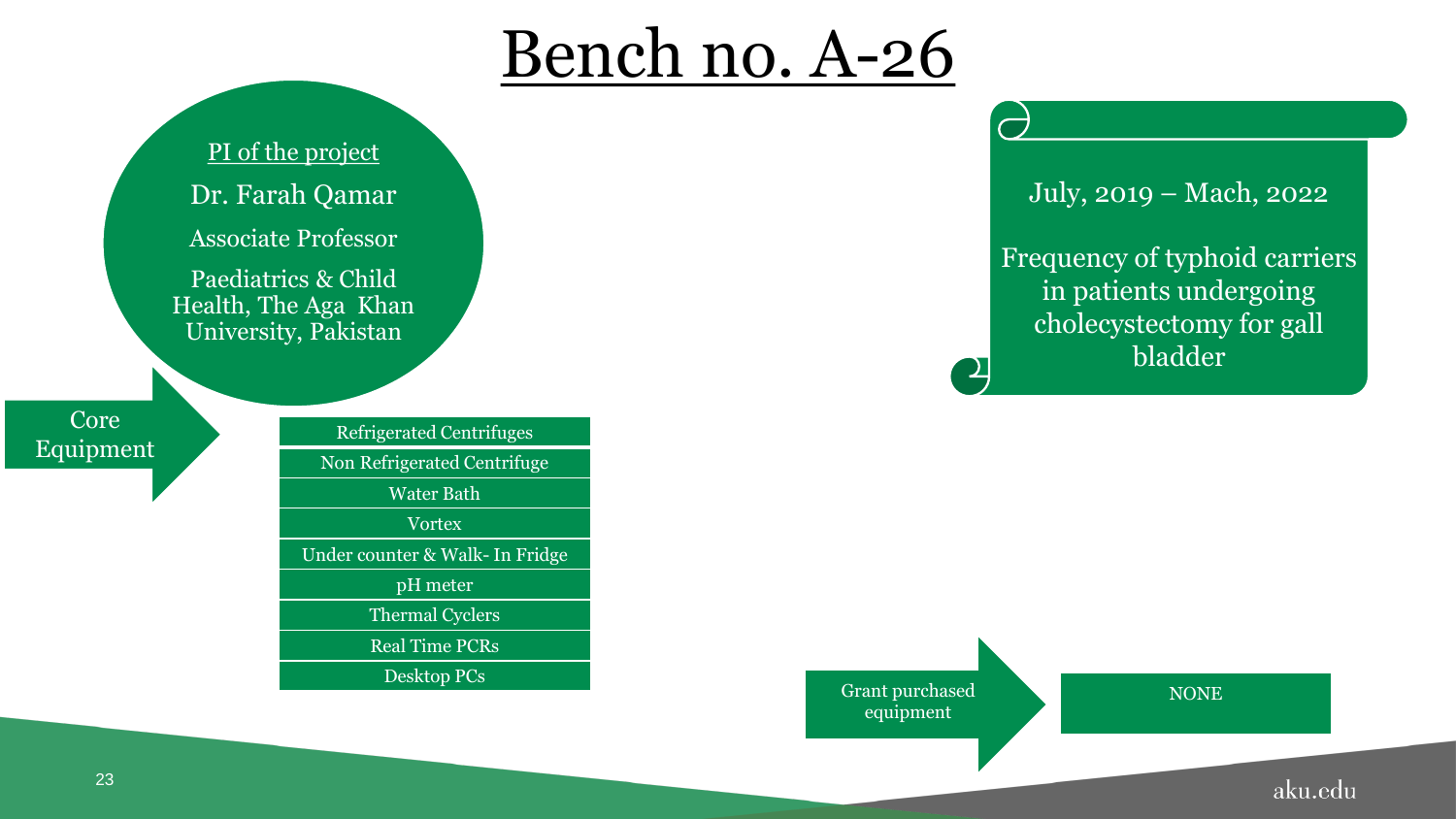## Bench no. A-27 & B-15



Jan, 2021– July, 2023

Assessing introduction and impact of TCV into routine immunization in Gavi-eligible African and Asian countries

Grant purchased equipment

**NONE**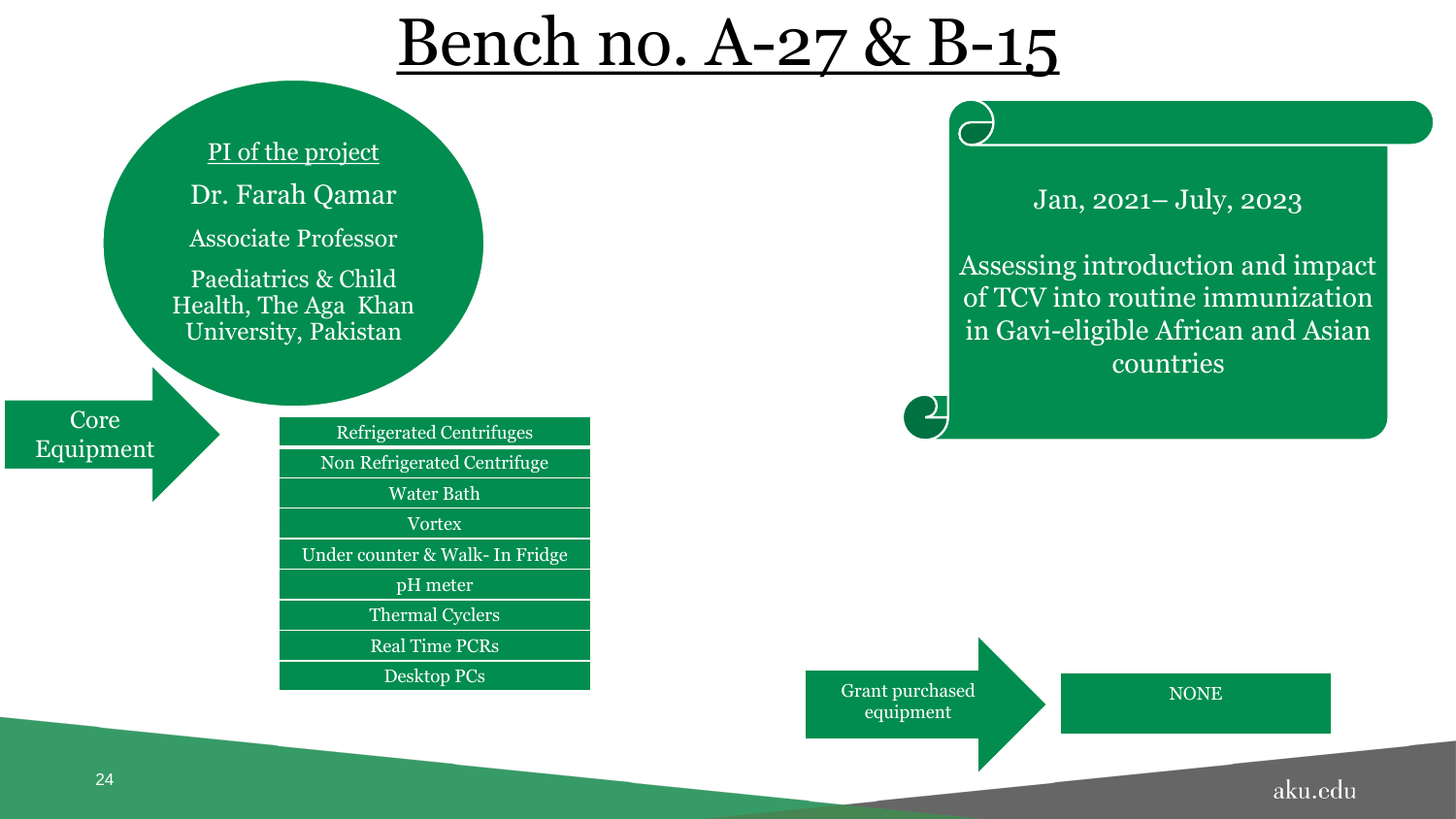#### $\overline{\phantom{0}}$ PI of the project April, 2019 *–* Sept, 2021 May, 2020 – May, 2022 Dr. Syed Adnan Correlation of molecular Frequency of p53 Gene Assistant Professor markers expression and mutation in oral squamous Department of Surgery overall survival in The Aga Khan cell carcinoma (OSCC). A pancreatic adeno carcinoma University, Pakistan cross sectional study patients  $\mathcal{L}_{\mathcal{A}}$ (Ph.D. Project) Core Equipment Thermal Cycler **Vortex** Microtome Under counter & Walk- In Fridge Refrigerated Centrifuges Ultra Low Temp. Freezers Non Refrigerated Centrifuge Microscope

Desktop PC

Grant purchased equipment

**NONE** 

aku.edu

Water Bath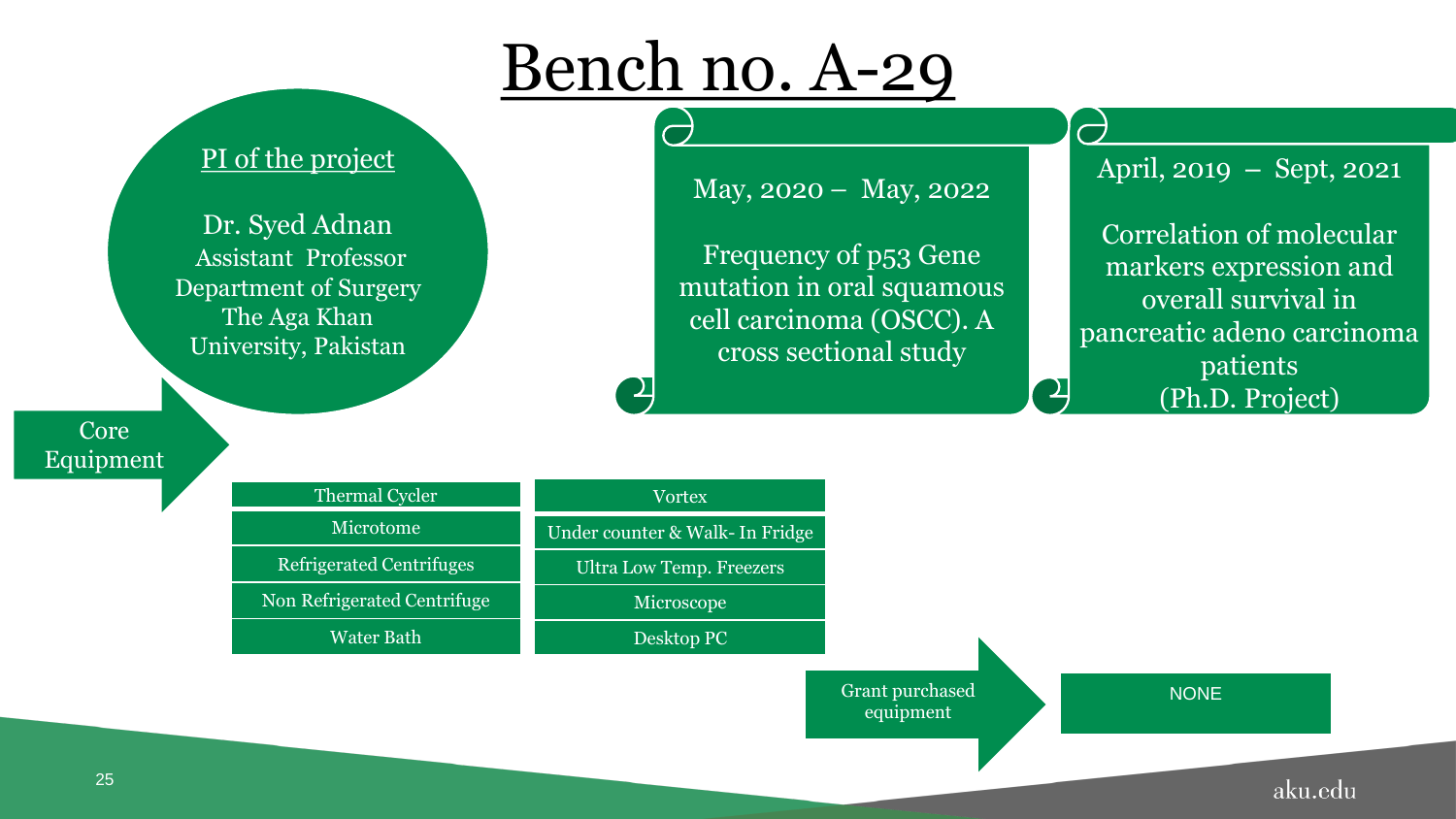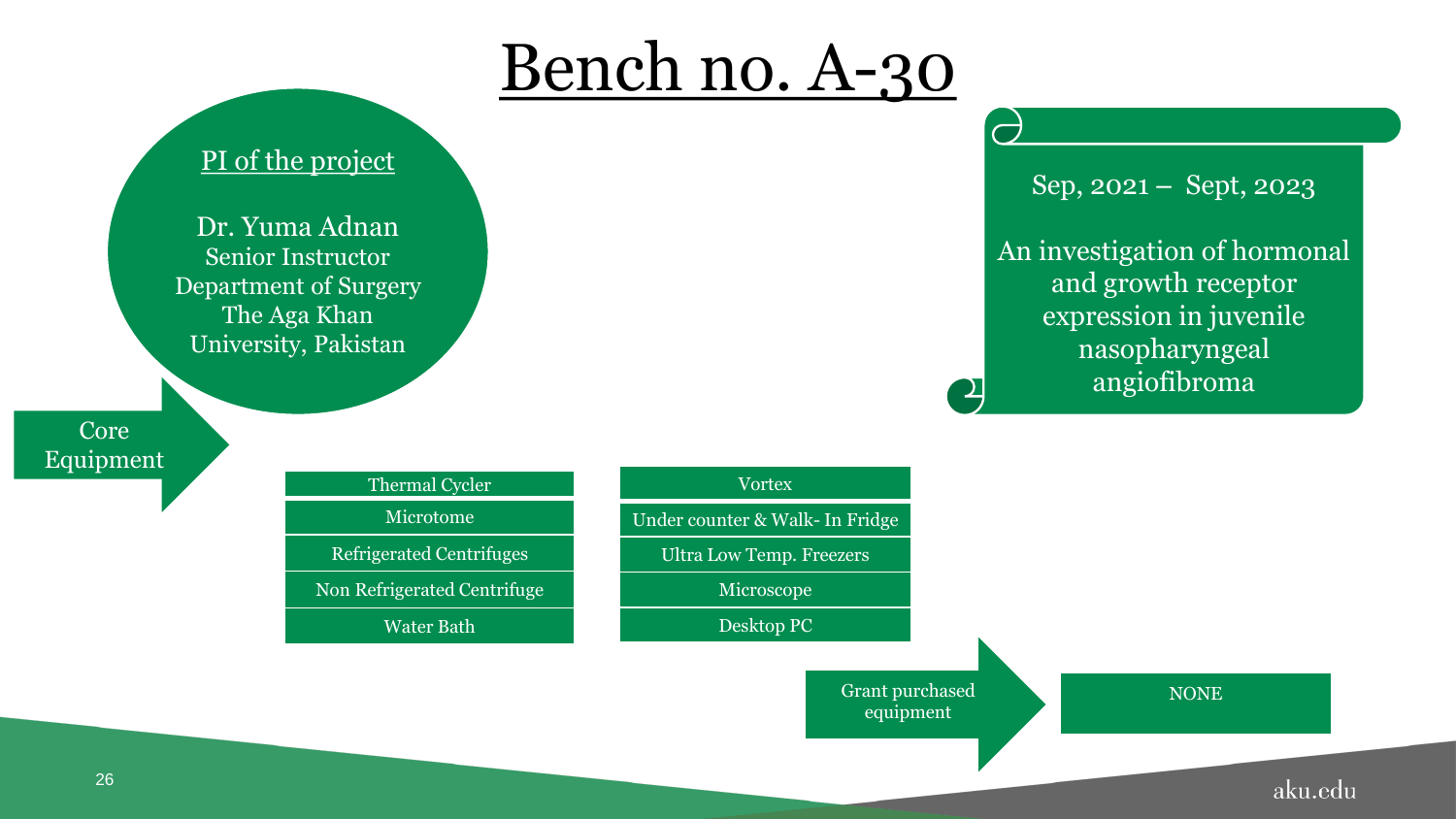### PI of the project

Dr. Fareena Bilwani Assistant Professor Biological & Biomedical Sciences, The Aga Khan University, Pakistan

Core Equipment

#### Tissue Culture Room

BSL-3 Bacteriology

Refrigerated Centrifuges

Non Refrigerated Centrifuge

Water Bath

Vortex

#### Carbon dioxide Incubator

Inverted Microscope

Fluorescence Microscope

Liquid Nitrogen Tank

Desktop PC

Ultra Low Temp. Freezers

Under counter & Walk- In Fridge

May, 2018 – June, 2022

Characterizing determinants of acute myeloid leukemia resistance to ex-vivo expanded allogeneic natural cellmediated killing

Grant purchased equipment

**NONE**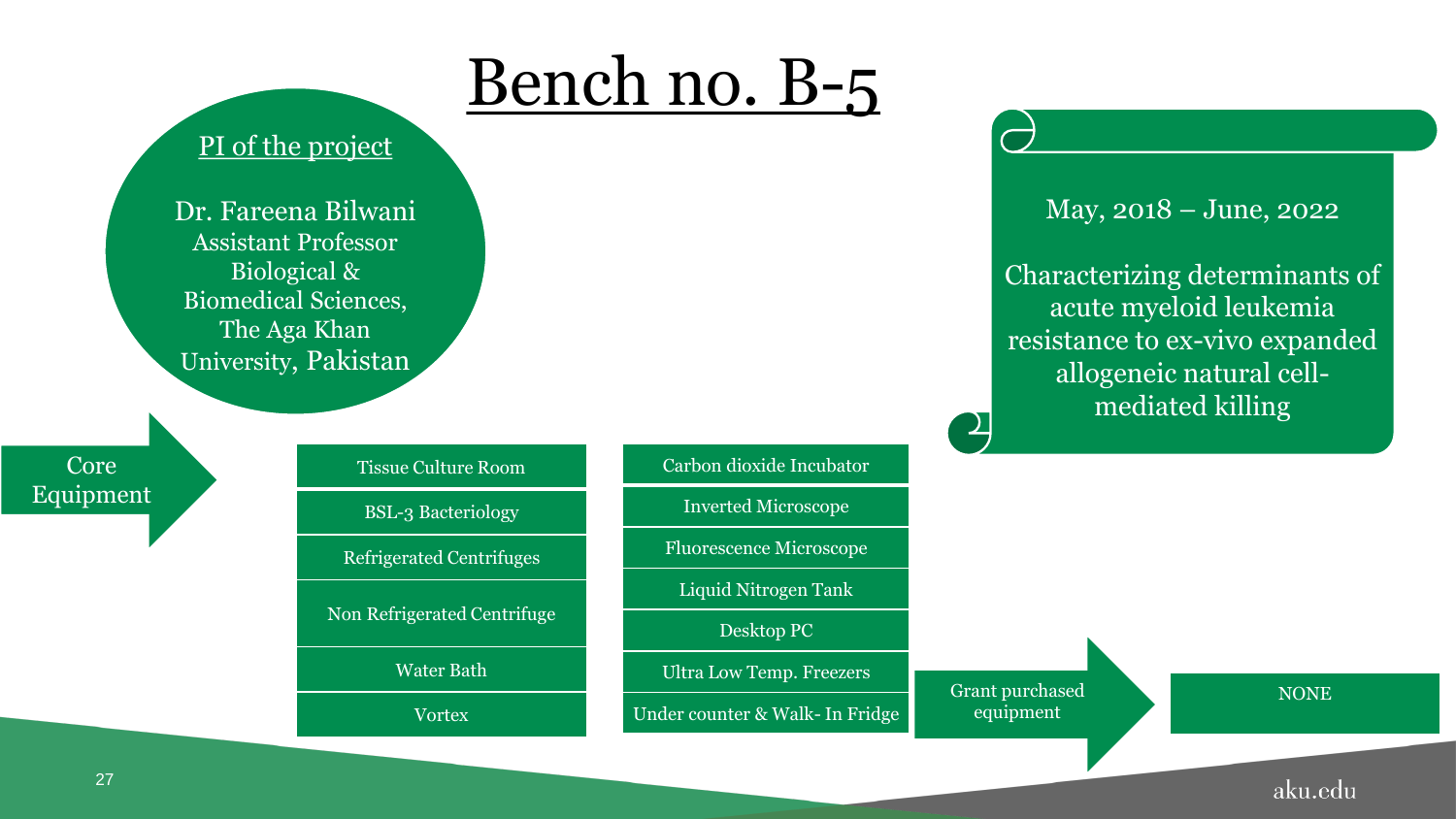PI of the project Dr. Kulsoom Ghias Associate Professor Biological and Biomedical Sciences, The Aga Khan University, Pakistan

PI of the project Dr. Rumina Hasan Professor Pathology & Lab Medicine, The Aga Khan University, Pakistan

Jan, 2021 – March, 2022

Establishing COVID-19 Bio repository at AKU.

Core Equipment

BSL-3 Virology and Bacteriology

Refrigerated Centrifuges

Desktop PC

Walk-in Fridge and Freezer

Under counter fridge

Grant purchased equipment

<u>,)</u>

**ULT freezer in bacteriology BSL-3**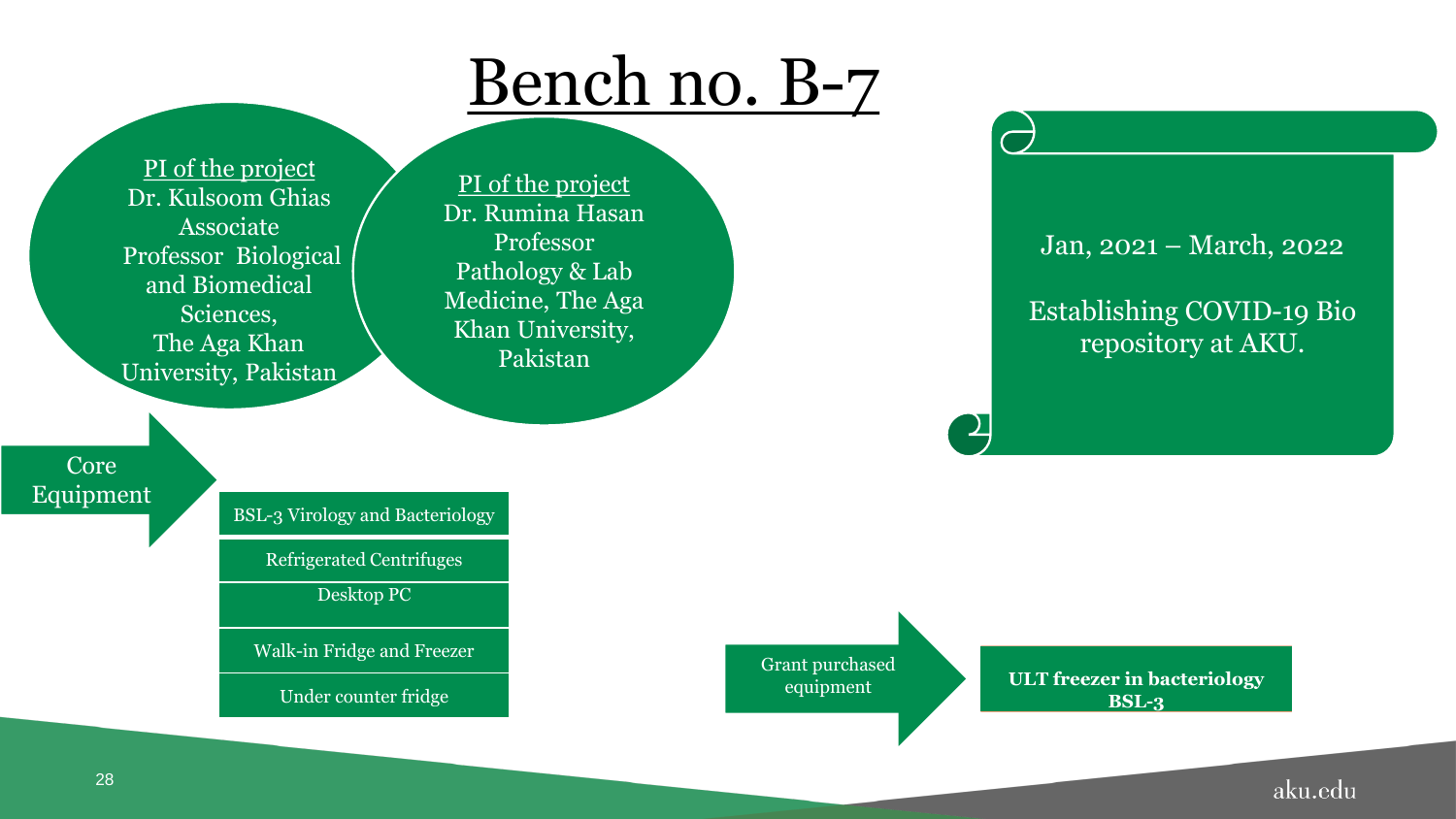

Dr. Imran Nisar Assistant Professor Paediatrics & Child Health, The Aga Khan University, Pakistan

Core Equipment

| BSL-3 -Virology Room/Biosafety  |
|---------------------------------|
| Cabinet                         |
| <b>Refrigerated Centrifuges</b> |
| Under counter & Walk- In Fridge |
| <b>Shaker</b>                   |
| <b>Thermal Cyclers</b>          |
| Non Refrigerated Centrifuge     |
| Desktop PCs                     |
| Ultra Low Temp. Freezer -80C    |
|                                 |

April, 2021- Mar, 2022

Wastewater surveillance for SARS-CoV-2 in district east, Karachi

Grant purchased equipment

UV/PCR Enclosure

ABI Realtime PCR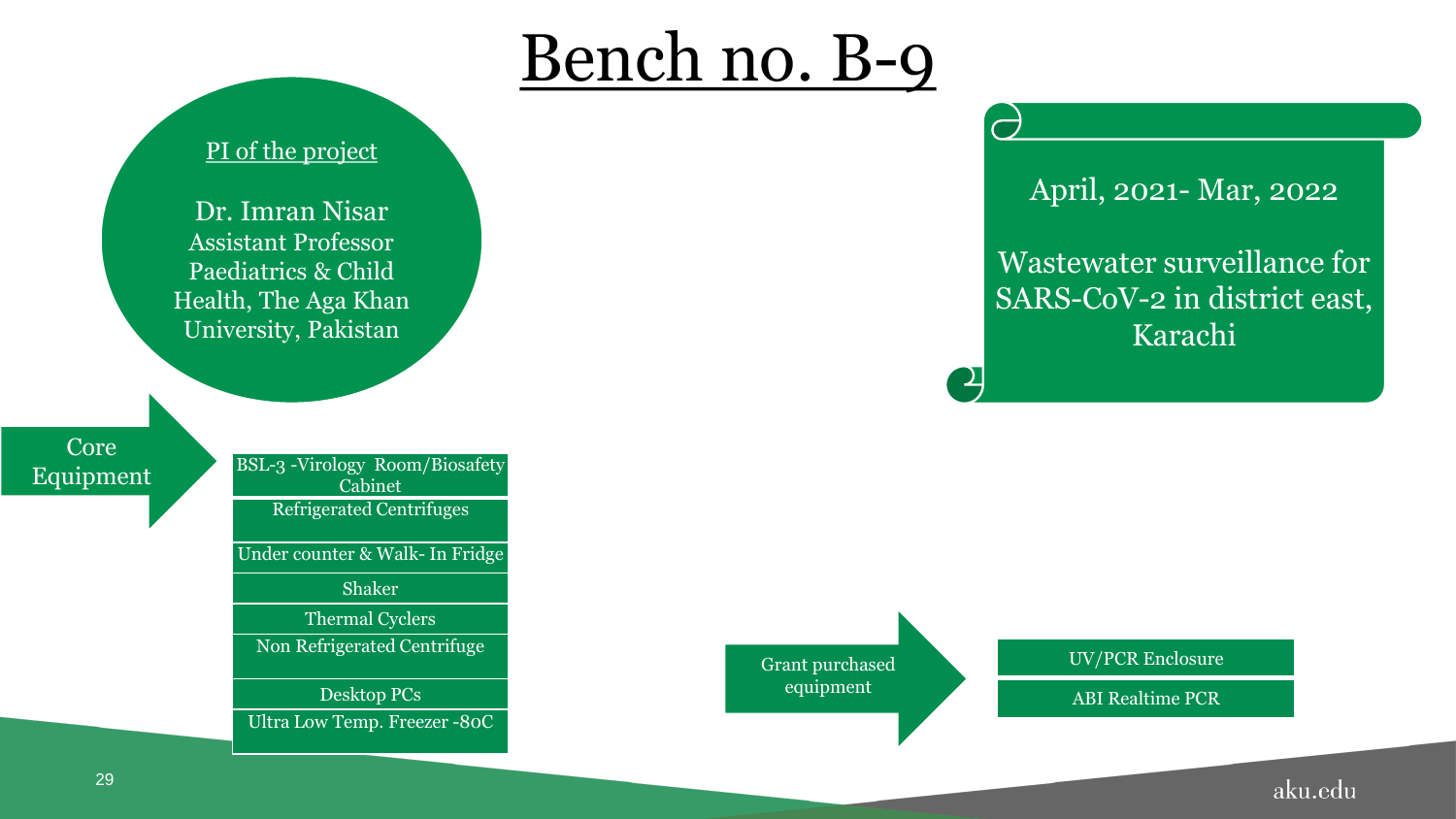

Dr. Imran Nisar Assistant Professor Paediatrics & Child Health, The Aga Khan University, Pakistan

Core Equipment BSL-3 -Virology Room/Biosafety cabinet Refrigerated Centrifuges Under counter & Walk- In Fridge pH meter Thermal Cyclers Non Refrigerated Centrifuge Desktop PCs Ultra Low Temp. Freezers

Gel Electrophoresis assemblies

Aug, 2020- Dec, 2021

COVID-19 HH transmission study in Pakistan

Grant purchased equipment

Biosafety Cabinet

Next Generation Sequencer

Water Bath

Vortex

Liquid Nitrogen Tank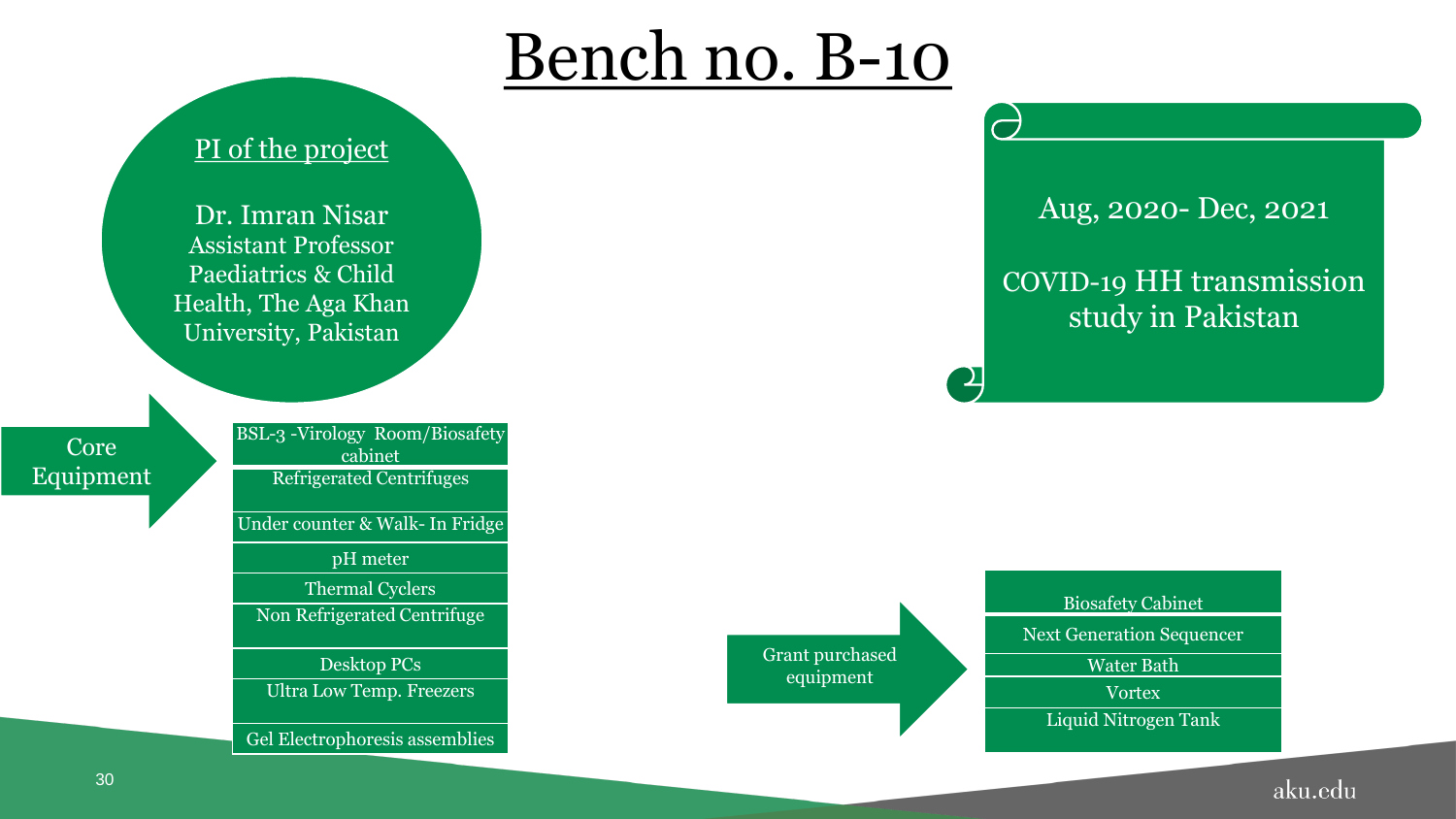## Bench no. B-11 & B-12

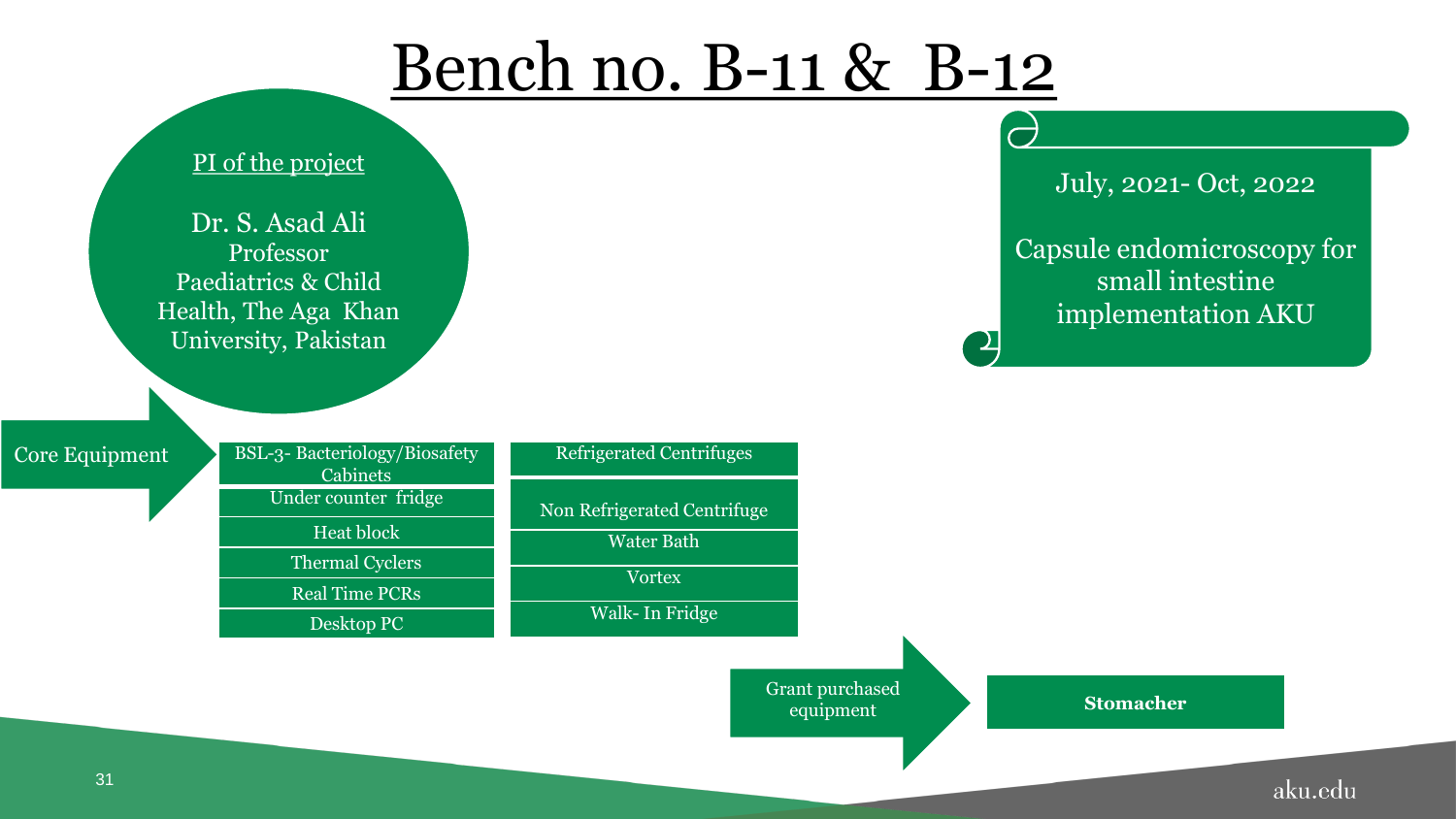### PI of the project

Dr. Fyezah Jehan Associate Professor Paediatrics & Child Health, The Aga Khan University, Pakistan

Equipment

BSL-3- Bacteriology Refrigerated Centrifuge Under counter & Walk- In Fridge Ultra Low Temp. Freezers Vortex Water Bath Thermal Cycler Gel Documentation System Desktop PC Grant purchased Feb, 2020 – Oct, 2022

Nutritional support for lactating women and azithromycin for infants to improve growth outcomes in the peri-urban slums of Karachi, Pakistan – a Core Randomized Controlled Trial

equipment

**NONE**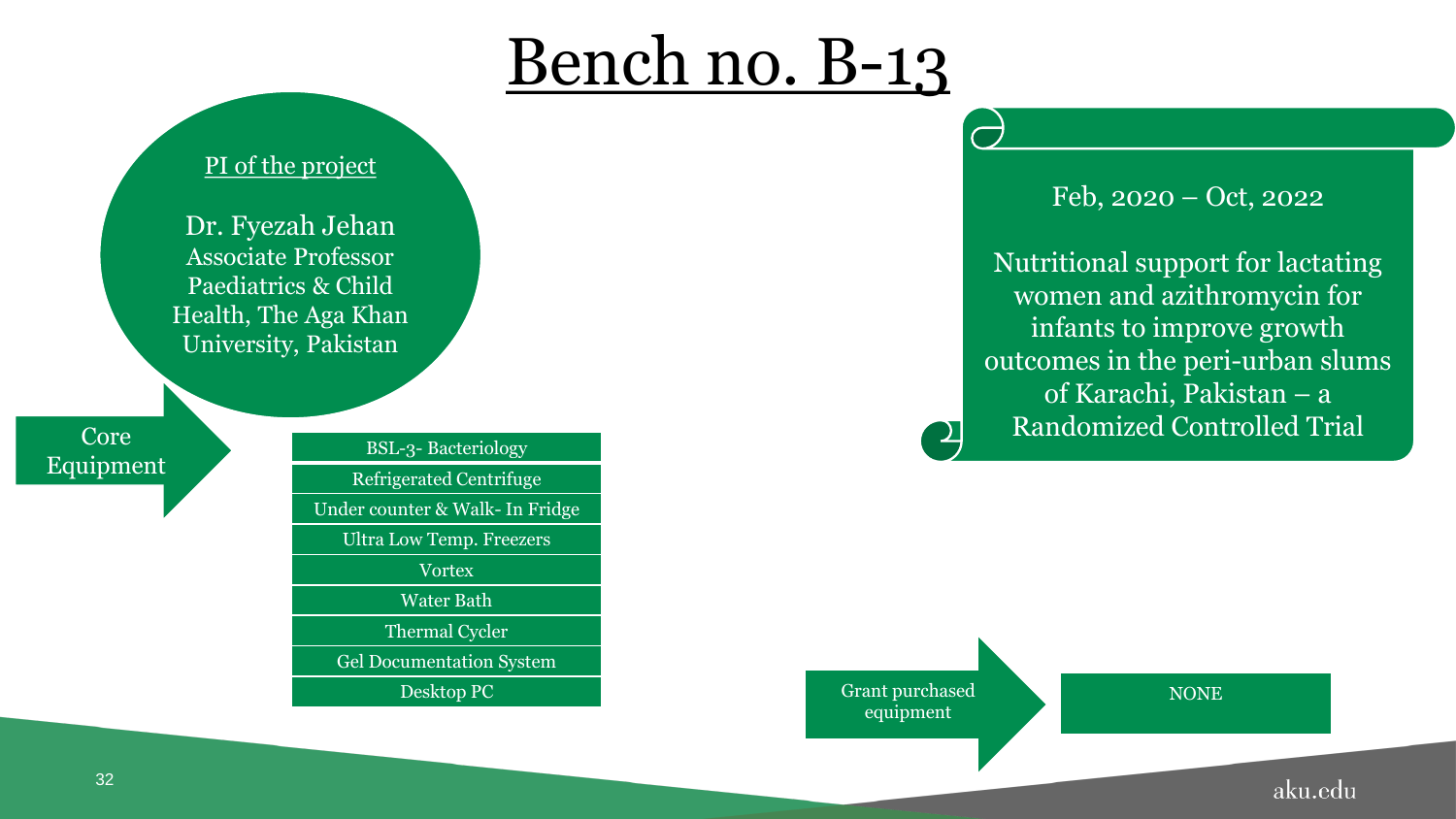# BSL-2:Tissue Culture Room

PI of the project 1-Dr. Kulsoom Ghias(BBS) 2-Dr. Fareena Bilwani (BBS) 3-Dr. Tashfeen Ahmad (Surgery)

#### Biosafety Cabinets

Inverted Microscope with fluorescence and Camera.

CO2 Incubators(2 stacked)

Refrigerator

Centrifuges (Refrigerated with safety caps)

Centrifuge (Non-refrigerated)

Water bath

#### Titles of Ongoing Projects

1-Role of neutrophils in progression of head and neck squamous cell carcinoma

2- Characterizing determinants of acute myeloid leukemia resistance to ex-vivo expanded allogeneic natural cell-mediated killing

3-Stem cells from human dental pulp for tissue engineering of tooth defects: an in vitro model

Grant purchased equipment

**NONE** 

#### aku.edu

Core Equipment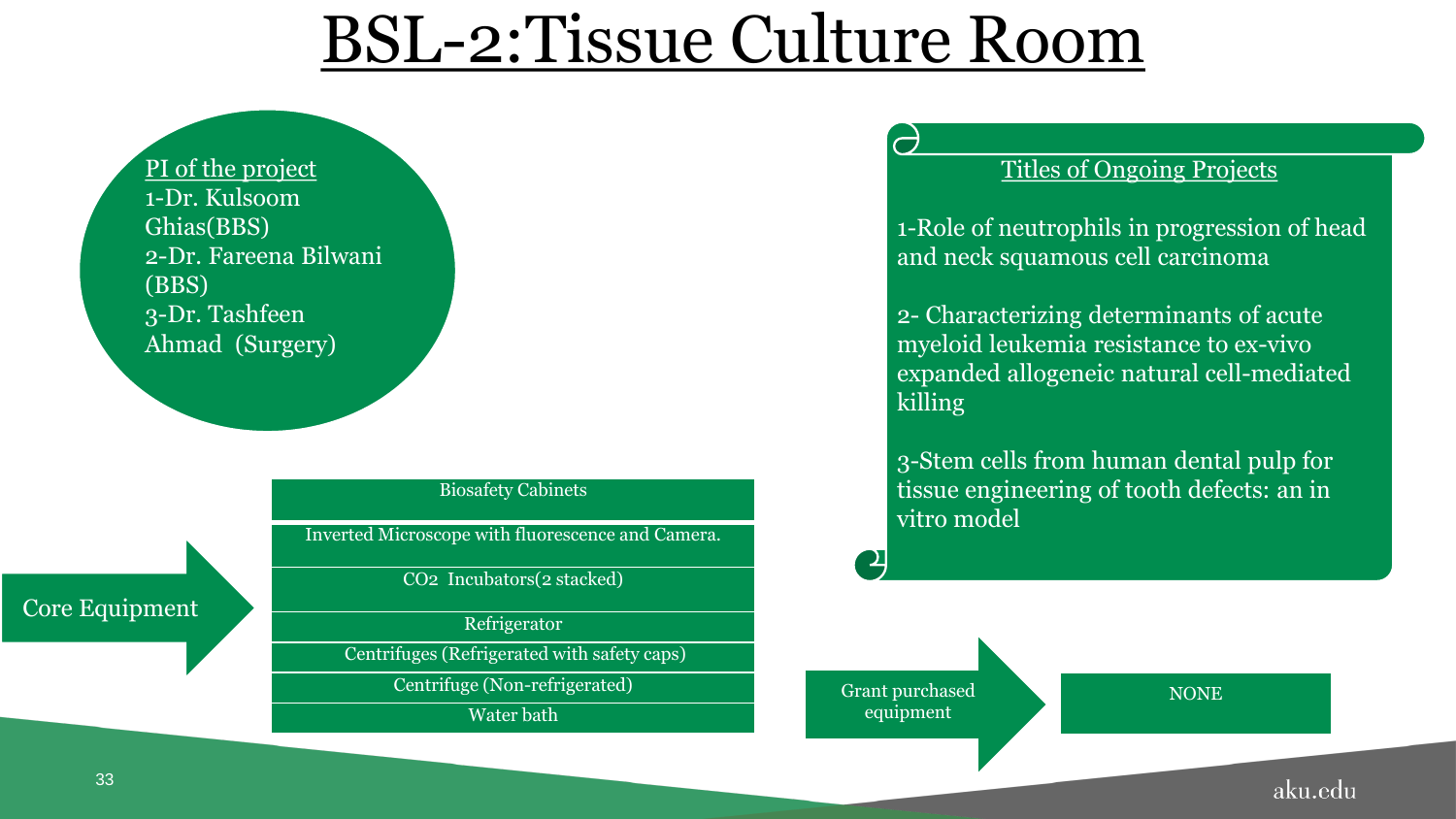### BSL-2: NGS and Bioinformatics Rooms

PI of the project 1-Dr. Zahra Hasan (PLM) 2- Dr. Erum Khan (PLM) 3-Dr. Najeeha Iqbal (Paeds) 4- Dr. Imran Nisar (Paeds) Pakistan Illumina MiSeq Next Generation Qubit with DNA kit Sequencer Micro plate Shaker Fragment Analyzer **Core**  Freezer -20C **equipment** Veriti 96-Well Thermal Cycler Specific High Through-put PC Palm Micro centrifuge  $\sum$ Vortex Desktop PCs Seagate 10TB Backup Plus Hub Magnetic Stand Drive Pharmacy Refrigerator 1KVA UPS equipment & UPS 650V

#### List of Future Projects

1-SARS-CoV-2 strains from Pakistan

2-Capacity building for diagnosing and defining the epidemiology of Crimean Congo Hemorrhagic Fever Virus in

3a-The University of Washington Arboviral Research Center 3b.-Metagenomics for identifying novel pathogens in childhood illness

4-Global Pneumococcal Sequencing consortium 2.0 (GPS 2.)

Grant purchased

**NONE**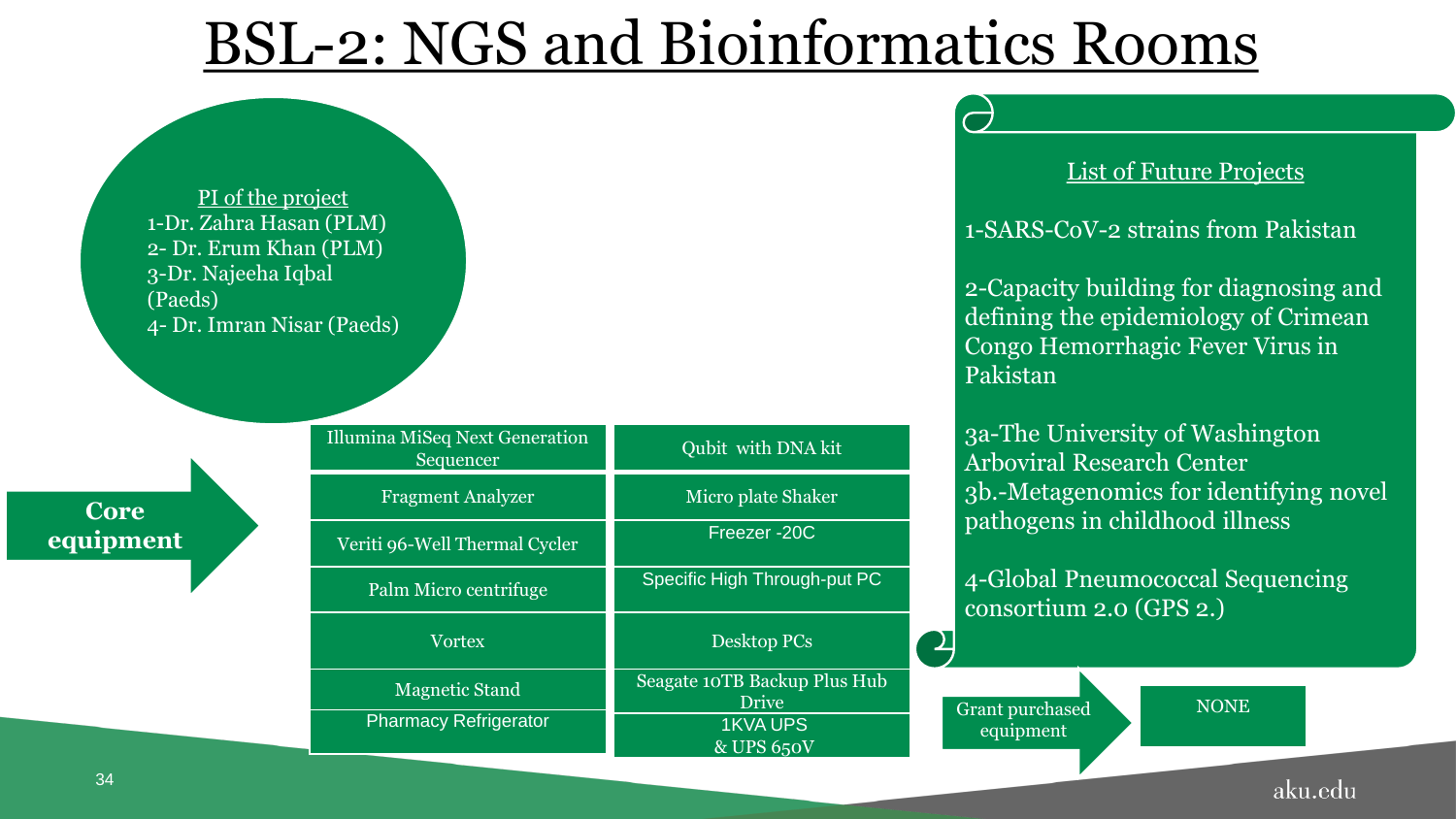### BSL-2: ELISA Room

### **Services and equipment shifted to BSL 2 due to maintenance issues**

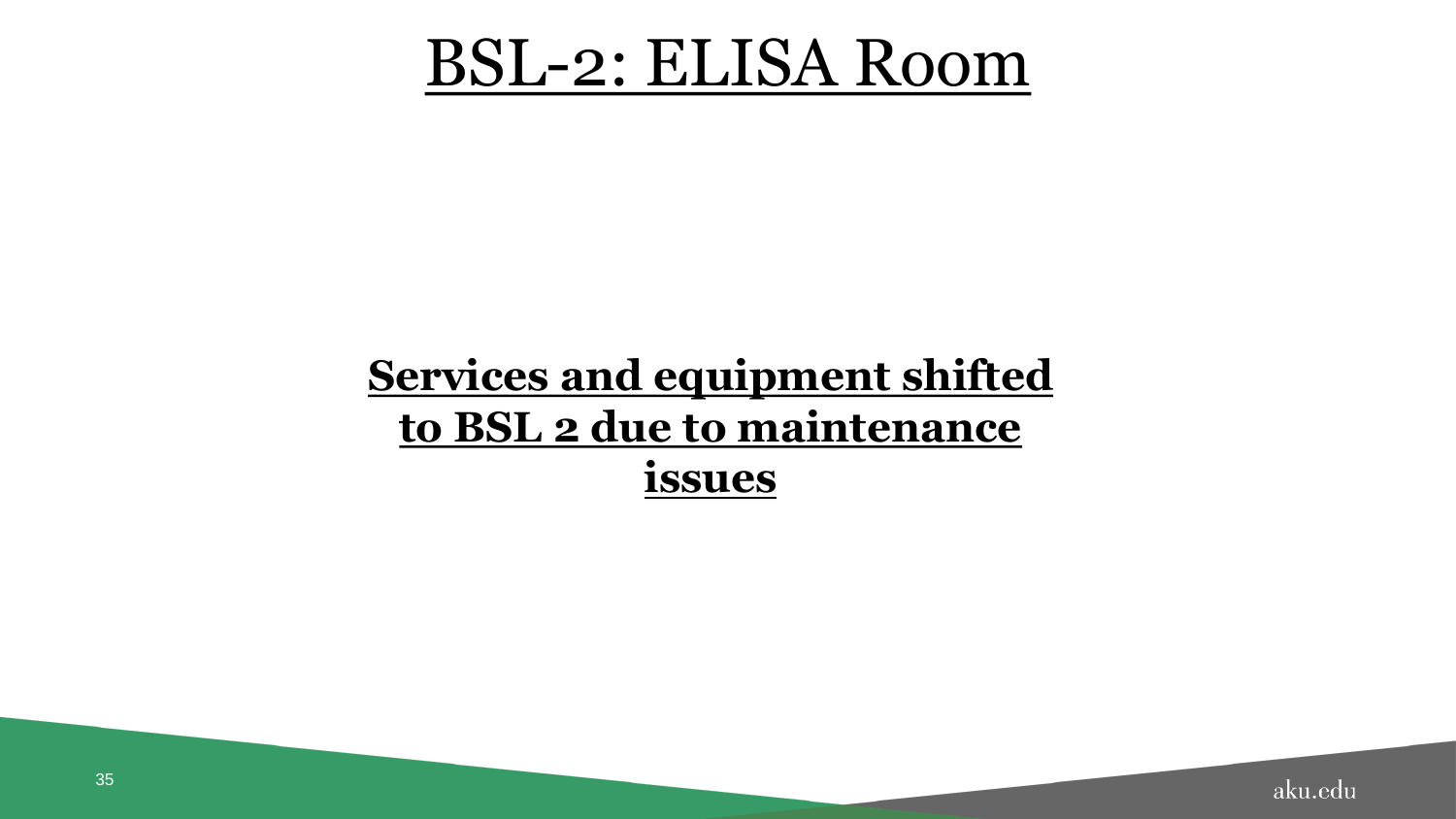# BSL-2: Media Preparation Room

### PI of the project

1- Dr. Fyezah Jehan (Paeds)

2-Dr. Farah Qamar (Paeds)

Core equipment

NONE

#### **On going Projects**

1-Optimizing place of treatment and antibiotic regimens for young infants presenting with signs of possible serious bacterial infection

2a- Introduction and impact of TCV into routine immunization in Pakistan 2b- Assessing introduction and impact of TCV into routine immunization in Gavi-eligible African and Asian countries

Grant purchased equipment

 $\mathbf{D}% _{t}=\mathbf{D}_{t}\mathbf{D}_{t}$ 

ELISA reader (SOFTMAX PRO ABS-PLUS

Weighing Balance Desktop PC ( respective software)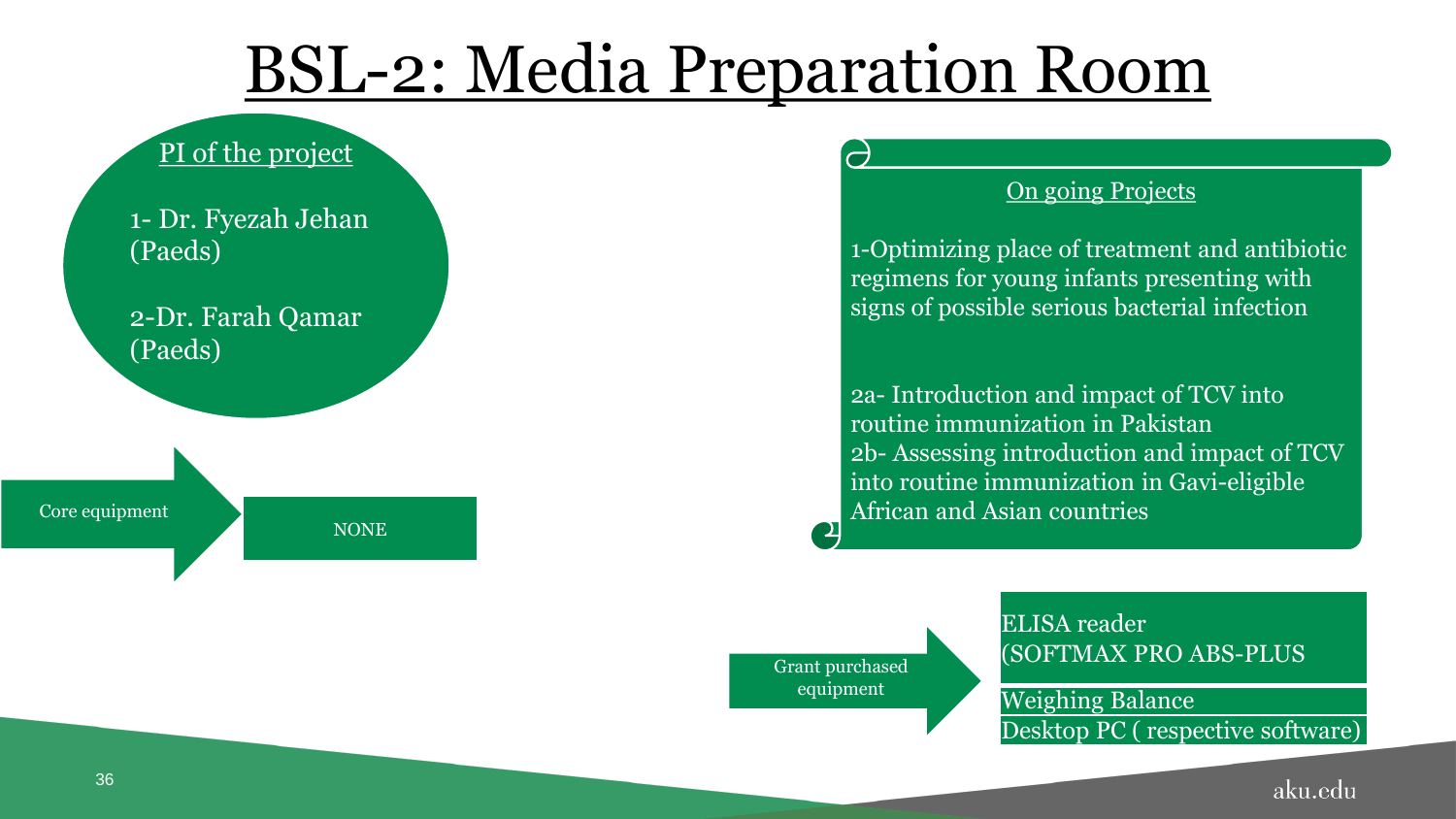# BSL-2: COVID related projects



#### Titles of Ongoing Projects

1a- Phylo- and immuno- dynamics of SARS-CoV-2 infection in Pakistan: relating COVID 19 disease severity in with viral diversity 1b-Identification of SARS-CoV-2 variant strains in Karachi, Sindh

2a-COVID-19 HH transmission study in Pakistan 2b-Wastewater surveillance for SARS-CoV-2 in district east, Karachi

3- Immune parameter analyses in COVID-19 patients with mild, moderate and severe

4a-COVID-19 prevalence during pregnancy and pregnancy outcomes in 8 low and middle-income sites: A Global Network Study 4b- Investigating maternal, pregnancy and neonatal outcomes for women and neonates infected with SARSCoV-2

5- Assessment of virus neutralization ability of serum from COVID-19 infected patients

6- COVID-19 Bio repository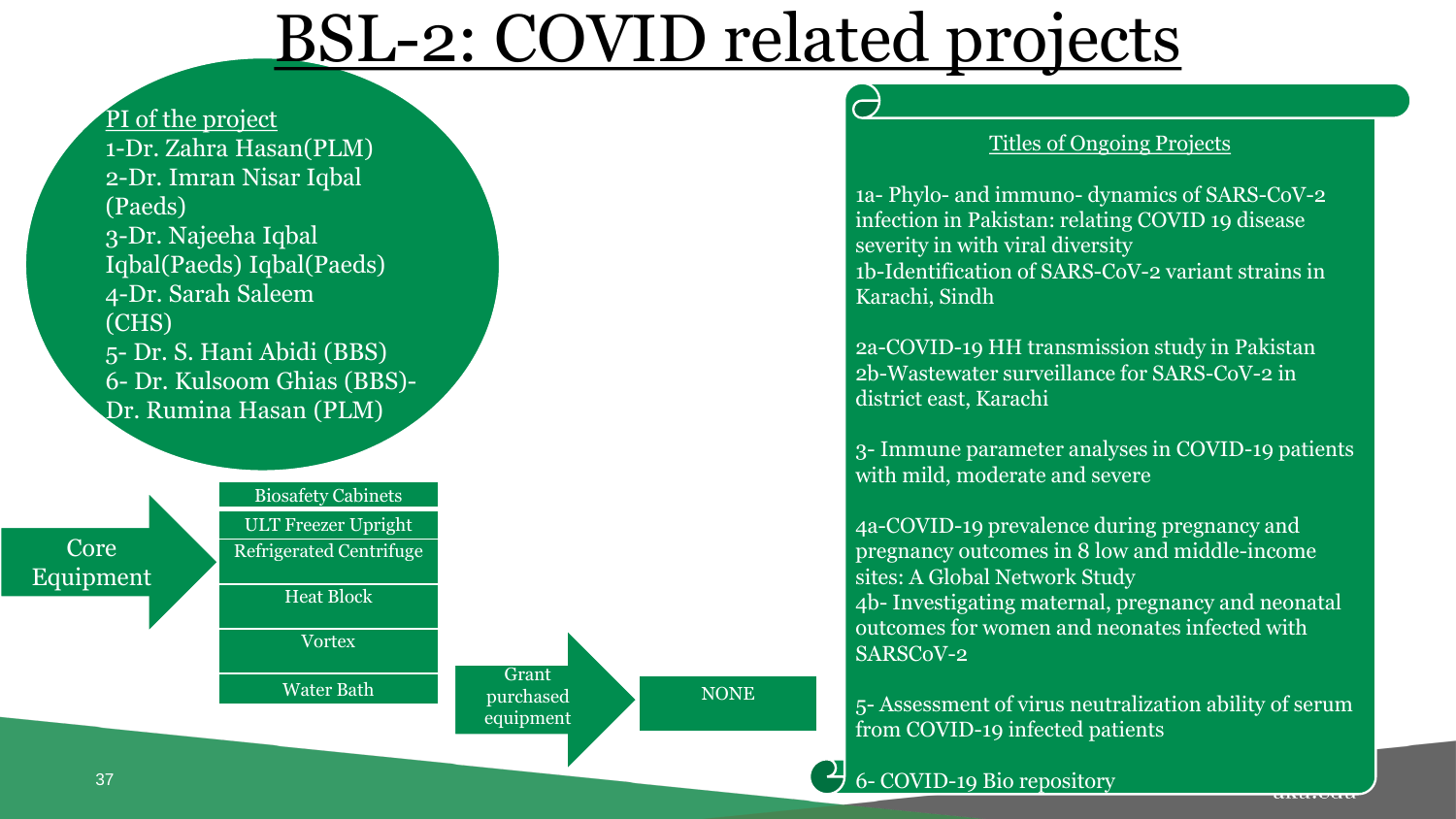# BSL-3: COVID related projects (Virology Room)





#### Titles of Ongoing Projects

1a- Phylo- and immuno- dynamics of SARS-CoV-2 infection in Pakistan: relating COVID 19 disease severity in with viral diversity

1b-Identification of SARS-CoV-2 variant strains in Karachi, Sindh

2a-COVID-19 HH transmission study in Pakistan 2b-Wastewater surveillance for SARS-CoV-2 in district east, Karachi

3a- Immune parameter analyses in COVID-19 patients with mild, moderate and severe disease 3b-The University of Washington Arboviral Research Center

4a-COVID-19 prevalence during pregnancy and pregnancy outcomes in 8 low and middle-income sites: A Global Network Study

4b- Investigating maternal, pregnancy and neonatal outcomes for women and neonates infected with SARSCoV-2

5- Assessment of virus neutralization ability of serum from COVID-19 infected patients

6- COVID-19 Bio repository

38 Room designated for COVID related projects for sample processing and storage.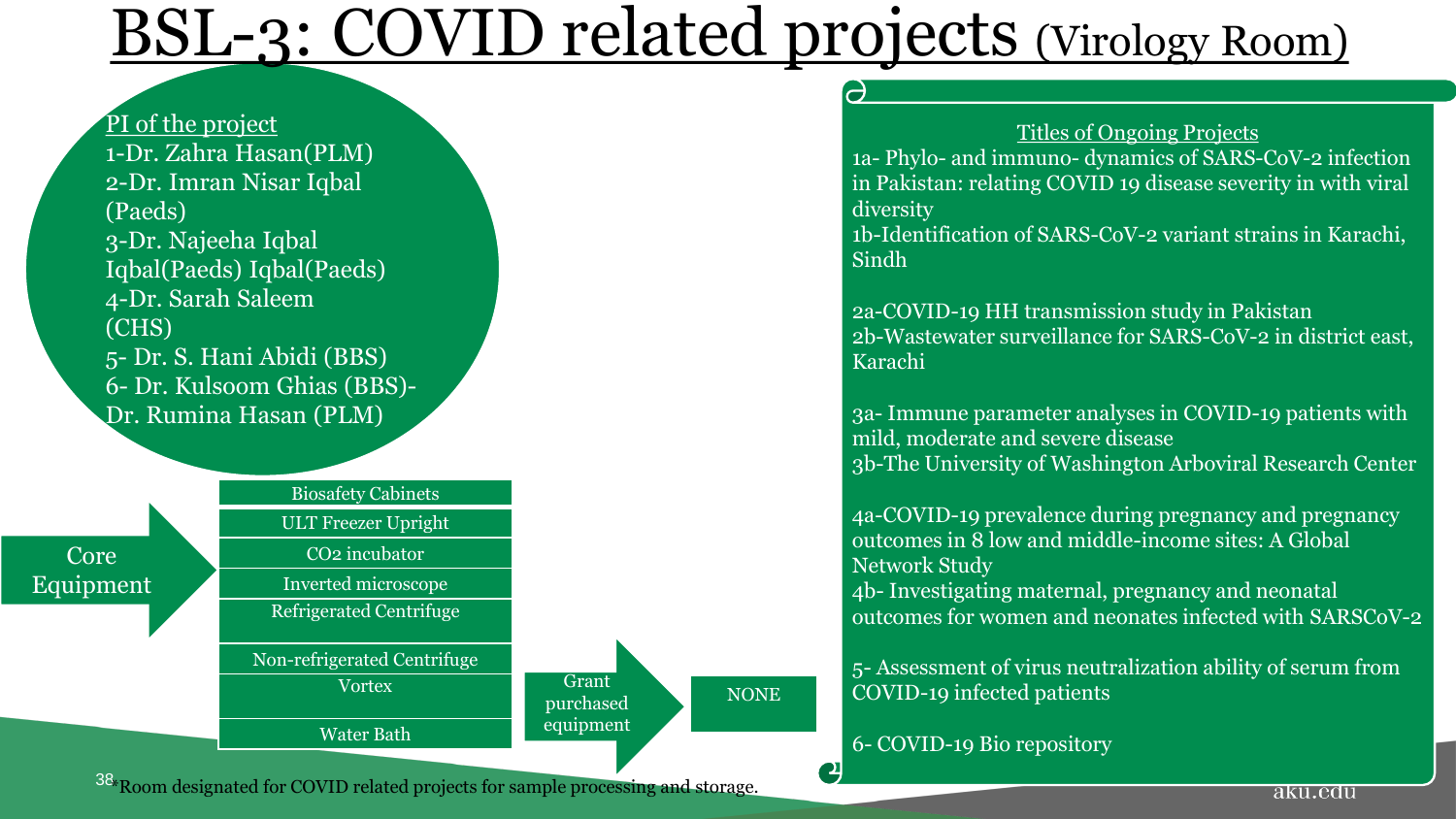# BSL-3:COVID -19 Biorepository (Virology room)

 $\Theta$ 

 $\mathbf{C}$ 

#### PI of the project

Dr. Rumina Hasan, Chair Dr. Kulsoom Ghias, Co -Chair





#### Persons Involved

1- Ms. Huma Saleem, Research Associate

2-Ms. Basma Aziz, Research Associate

**Grant purchased equipment** 

**ULT Freezer**

**Centrifuge (in procurement)**

39 Designated space provided for biorepository in Virology room BSL-3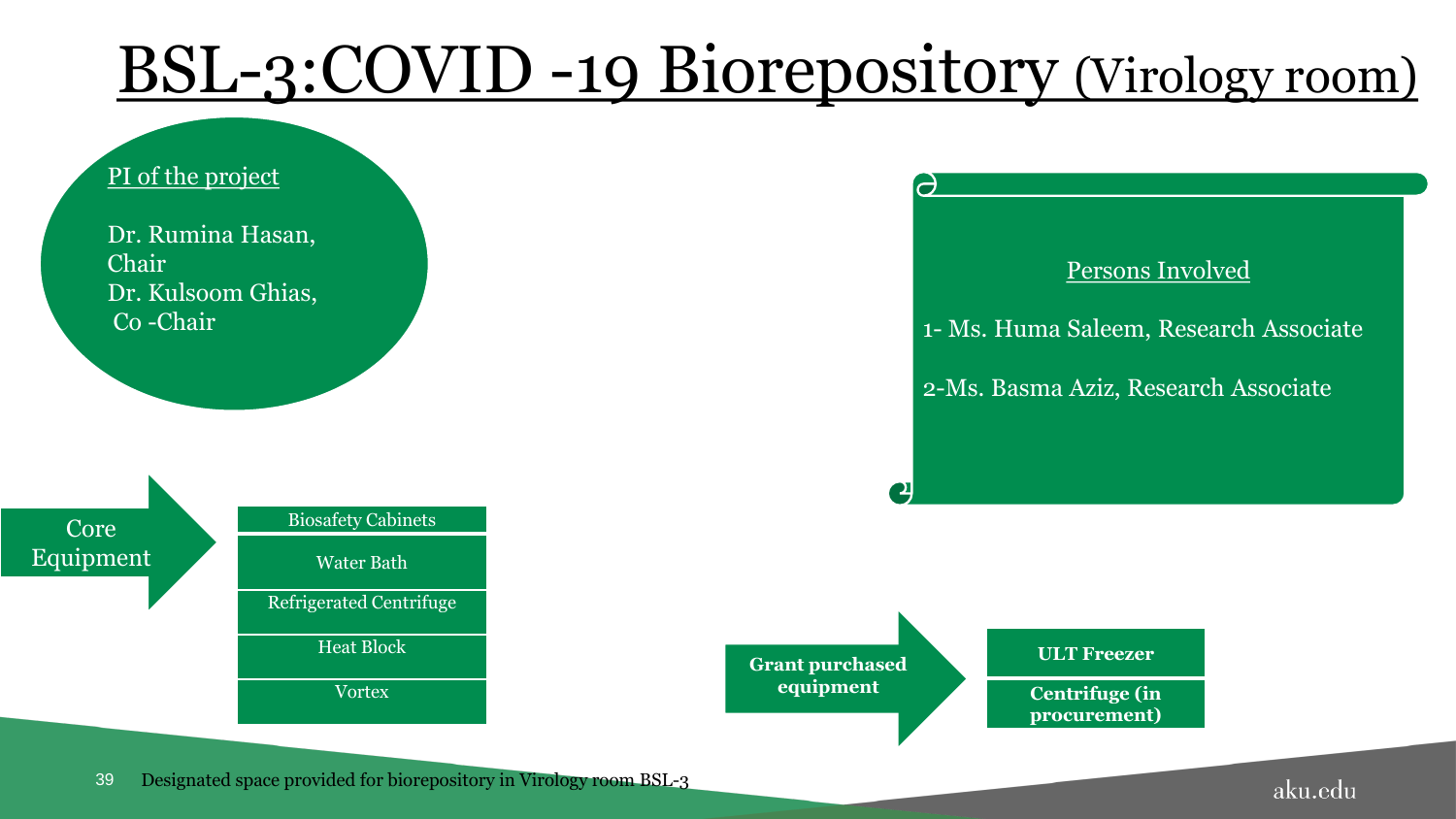### <u>:</u> BSL-3:Sample processing for suspected COVID patients (Bacteriology

5- Dr. Fareena Bilwani

### Room

#### PI of the project



40 Room designated to all high risk samples (sputum, respiratory, gastrointestinal, urinary) processing using Biosafety Cabinets.

#### aku.edu

Titles of Ongoing Projects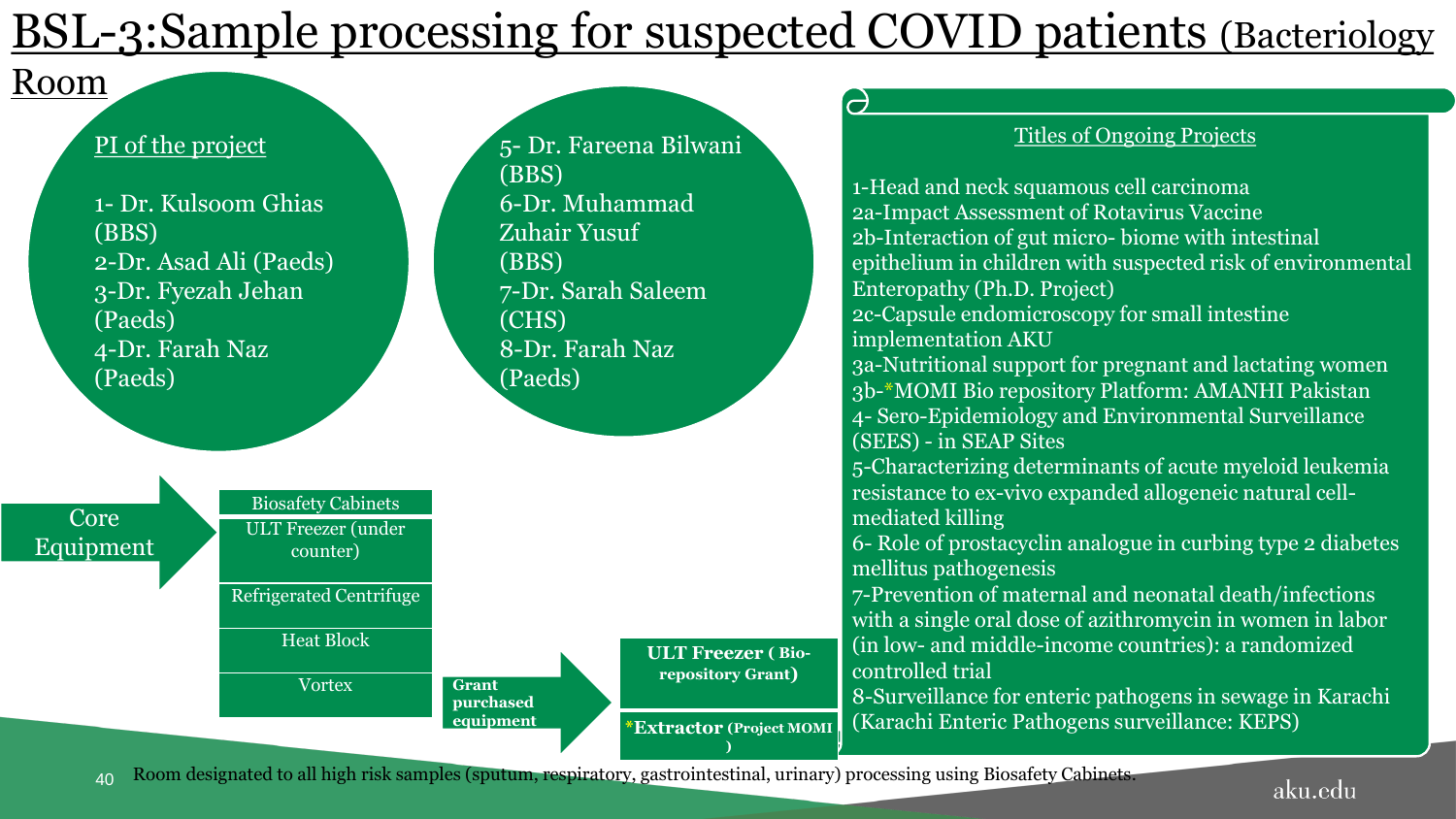# BSL-3:TB related projects (TB Room)

### PI of the project

1-Dr. Rumina Hasan (PLM)

### Titles of Ongoing Project(s)

1-Exploring the transcriptomics of Bedaquiline resistant M. tuberculosis isolates (Ph.D. Project)

### **Core Equipment**

TB Lab, BSL 3 Under counter & Walk- In Fridge Ultra Low Temp. Freezer Vortex Biosafety Cabinets- BSL3

**Centrifuges** 

Inverted Microscope

Carbon dioxide Incubator Grant purchased equipment

**NONE**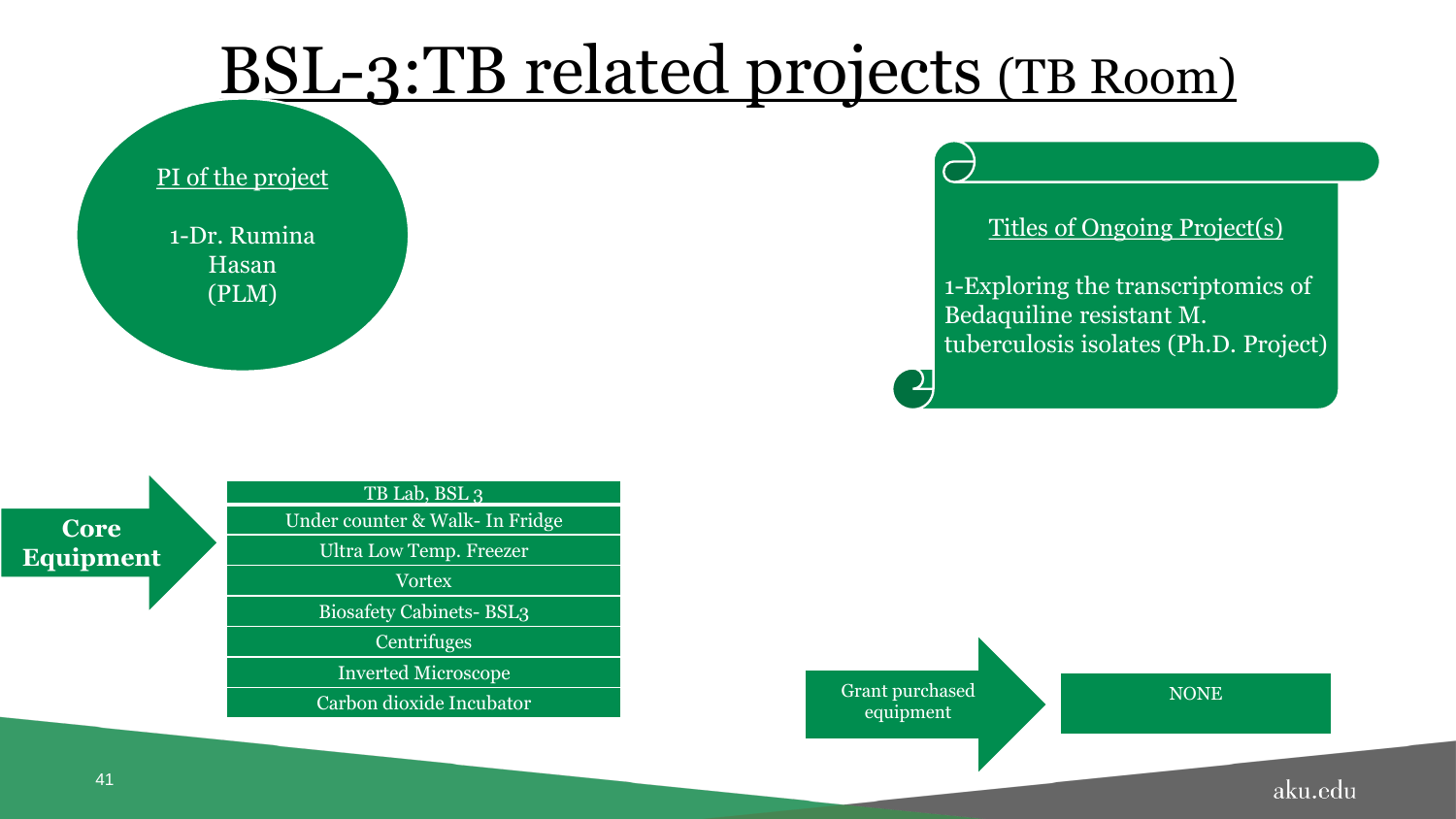### BSL-2 & 3: Ultra low freezers at JRL, GF  $\alpha$  3: Ultra low freezers at JRL, GF  $\alpha$  3: Ultra low freezers at JRL, GF  $\alpha$  3: Ultra low freezers at JRL, GF  $\alpha$  3: Ultra low freezers at JRL, GF  $\alpha$  3: Ultra low freezers at

|                           | s.no ULT Freezers                            | Installed/<br><b>Shifted</b> |                  | <b>Location Ownership</b>       | <b>Shelve space</b> | <b>Type of Samples</b>                                                        | <b>User department</b>                                                                               |
|---------------------------|----------------------------------------------|------------------------------|------------------|---------------------------------|---------------------|-------------------------------------------------------------------------------|------------------------------------------------------------------------------------------------------|
| $\blacksquare$            | C41764<br>(Upright)                          | 2018                         | <b>BSL2</b>      | Core-1                          | <b>100% Full</b>    | <b>Blood, Sera Protein lysate,</b><br>extracted RNA, Media &H9                | <b>Biological and Biomedical</b><br><b>Sciences, Pathology &amp; Lab</b><br><b>Medicine, Surgery</b> |
| $\overline{\mathbf{2}}$ . | C <sub>2</sub> 8 <sub>372</sub><br>(Upright) | 2014                         | <b>BSL2</b>      | $Core-2$                        | 85% full/15% free   | <b>Culture supernatants, Urine</b><br>TNA, Sera, Dental Pulp, Tri-<br>reagent | samples, Plasma, DNA, RNA, Surgery, Paediatrics, Pathology<br>& Lab Medicine                         |
| 3.                        | C <sub>4245</sub> 8<br>(Upright)             | 2018                         | <b>BSL3</b>      | Core-3                          | 25% full/ 90% free  | <b>COVID samples</b><br>(Sera, Blood, Nasal Swabs)                            | Paediatrics and Pathology &<br>Lab Medicine,                                                         |
| $\overline{4}$            | C41762<br>(Upright)                          | 2021                         | <b>BSL3</b>      | <b>BBS</b><br>(COVD Bio<br>rep) | 5% full, 95% free   | <b>COVID samples</b><br>(Sera, Blood, Nasal Swabs)                            | <b>Biological and Biomedical</b><br><b>Sciences &amp; Pathology &amp; Lab</b><br><b>Medicine</b>     |
| 5.                        | C30707<br>(Upright)                          | 2008                         | BSL <sub>3</sub> | <b>CHS-1</b>                    | <b>100% full</b>    | Sera, Urine, buffy coat,<br>plasma                                            | <b>Community Health Sciences</b>                                                                     |
| 6.                        | C29133<br>(Upright)                          | 2012                         | BSL <sub>2</sub> | CHS-2                           | <b>100% full</b>    | Sera, Urine, buffy coat,<br>plasma                                            | <b>Community Health Sciences</b>                                                                     |
| $\vert$ 7                 | C <sub>21650</sub><br>(Upright)              | 2004                         | BSL <sub>2</sub> | $CHS-3$                         | <b>100% full</b>    | Sera, placental tissue, buffy<br>coat, plasma                                 | <b>Community Health Sciences</b>                                                                     |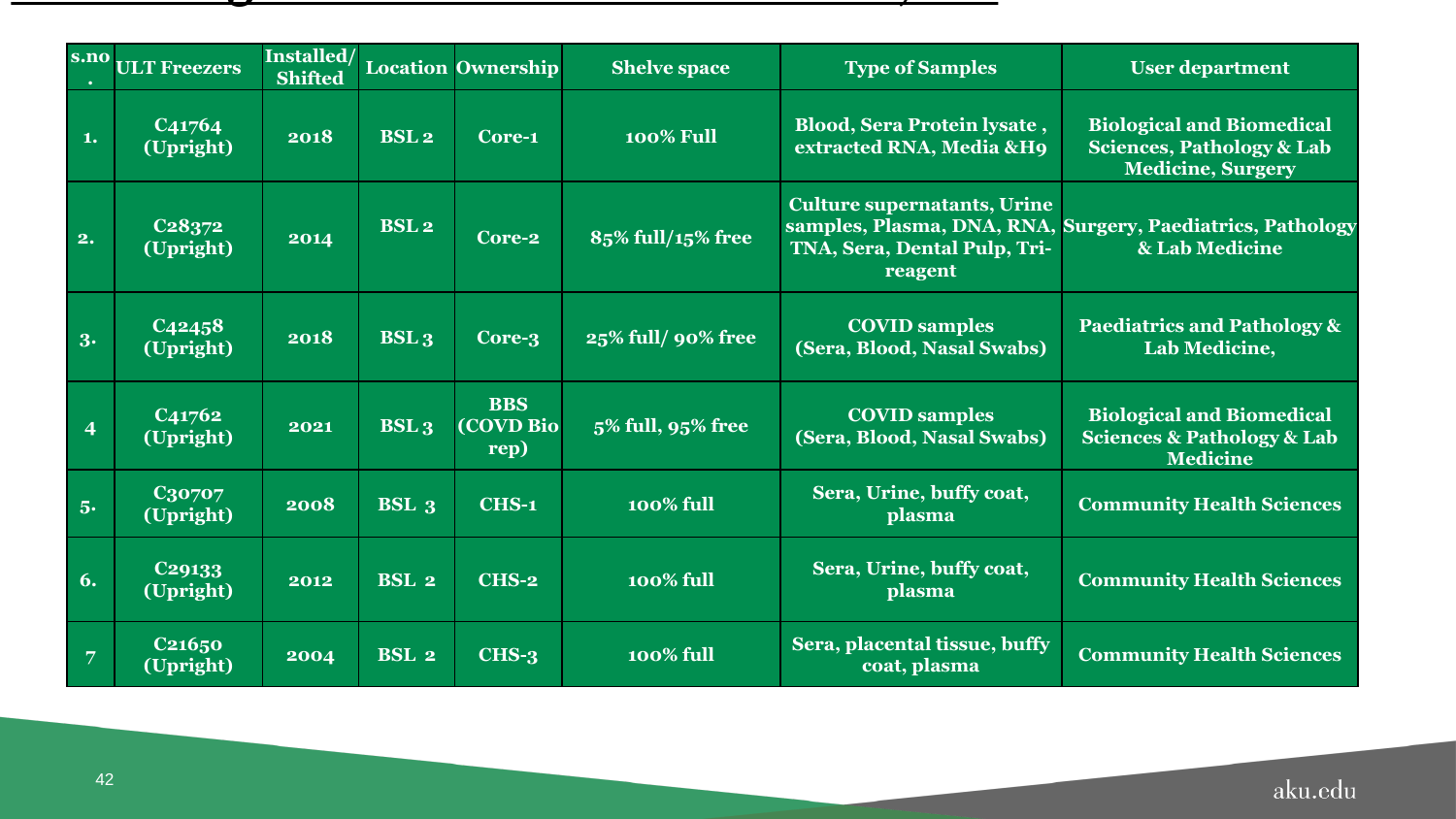### Broader Research Themes

| $S_{\star}$ # | <b>Themes</b>                                                     |  |
|---------------|-------------------------------------------------------------------|--|
| Т.            | <b>Maternal and Child Health</b>                                  |  |
| $\mathbf{2}$  | <b>Cancer and Stem cell research</b>                              |  |
| 3             | Virology & Immunology (COVID-19 related research)                 |  |
| $\Delta$      | <b>Infectious Diseases, Vaccines and Antimicrobial Resistance</b> |  |
| 5             | <b>Environmental Enteric Diseases</b>                             |  |